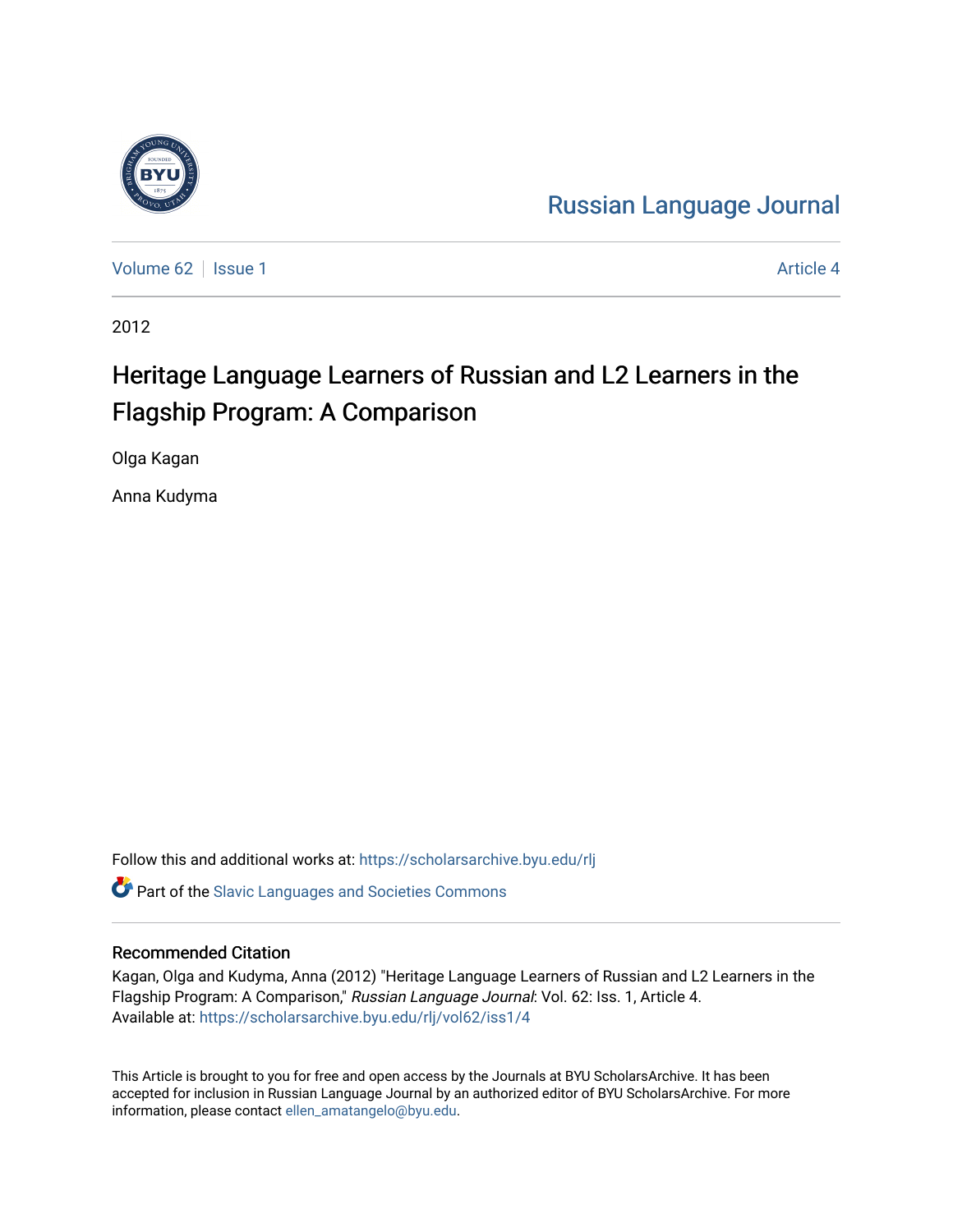## **Heritage Language Learners of Russian and L2 Learners in the Flagship Program: A Comparison**

## *Olga Kagan Anna Kudyma*

#### **Abstract**

The paper will compare heritage language learners (HLL) with traditional learners of Russian as a foreign language (L2 learners). We will focus on the Intermediate-High and higher levels of proficiency in order to determine whether these two groups of students can profitably share the classroom and use a common curriculum. The findings of a new study as well as UCLA Flagship experience over several years confirm that these two groups are compatible at higher levels of oral proficiency as measured by oral proficiency tests.

#### **Introduction**

1

In 2005, a consortium of schools consisting of Bryn Mawr College, University of Maryland, University of California Los Angeles, and Middlebury Summer School was formed in order to launch a Russian Flagship Program. Both participants and  $NSEP<sup>1</sup>$  $NSEP<sup>1</sup>$  $NSEP<sup>1</sup>$  felt that these universities would bring different strengths to the program: Maryland and Bryn Mawr, for example, would attract students returning from a year-long study abroad experience in Russia as administered by American Councils, and UCLA would attract heritage language learners from large Russian communities in both Northern and Southern California. As expected, the first cohort of UCLA Flagship students consisted of heritage language speakers only.

The Consortium was replaced in 2009 by several independent Flagship Centers, and the focus shifted from recent graduates or students in their senior year to undergraduate students at all levels. Since then, the UCLA Flagship program has steadily made a transition to a program with both HLLs and L2 learners.

<span id="page-1-0"></span><sup>&</sup>lt;sup>1</sup> NSEP: The National Security Education Program was established in 1991 to promote expertise in languages and cultures critical to U.S. national security. NSEP provides funding for the Language Flagship.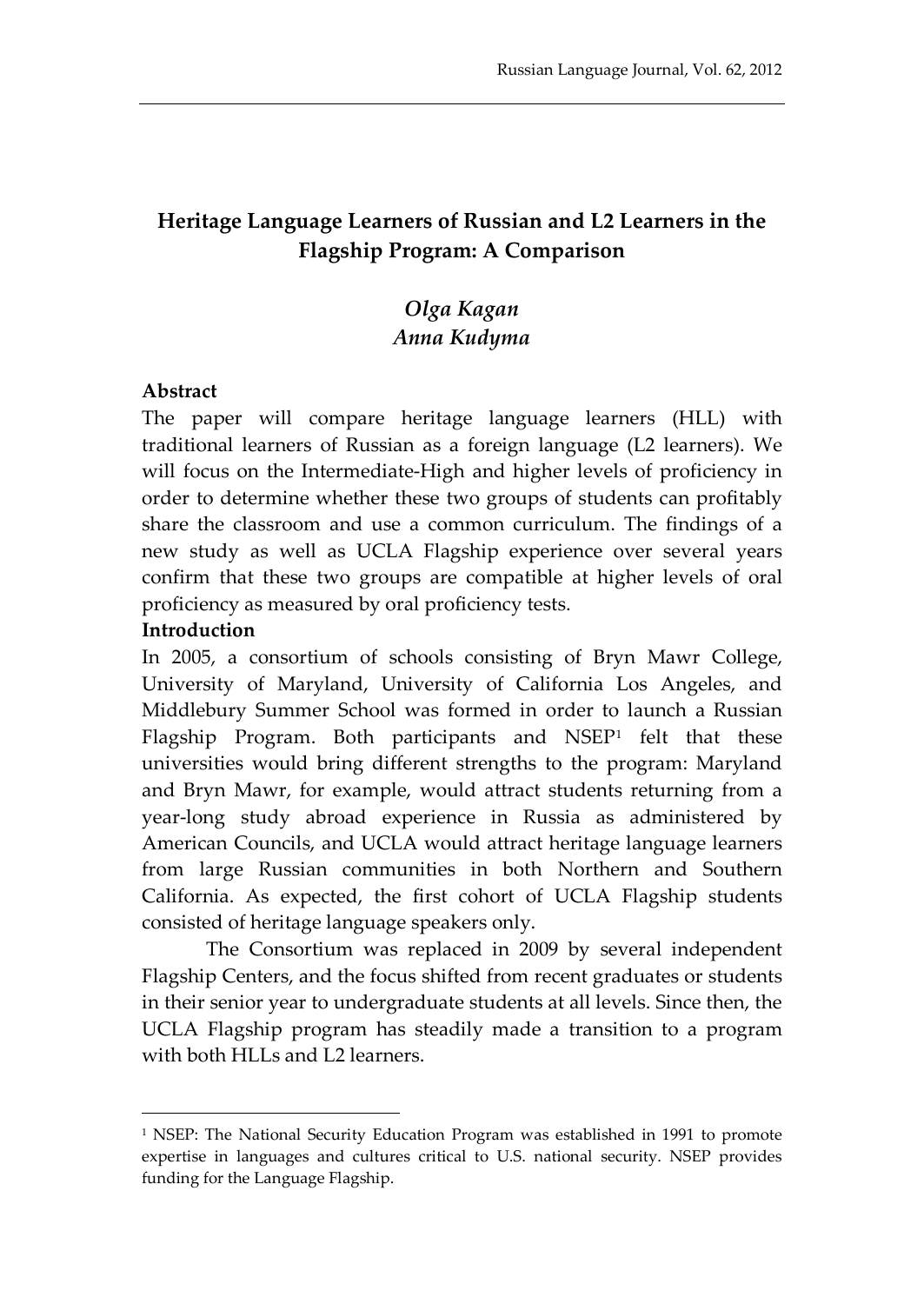In this paper, the term heritage language learners (HLLs) refers to students who grew up in a home where a language other than English was spoken, and whose language development was interrupted by a switch to English once students started school (Polinsky & Kagan 2007). As a result, heritage learners typically have some oral/aural proficiency in the home language, but may not have any literacy. Kagan and Dillon (2005) argued that "At the beginning of the 21st century in the United States, Russian heritage learners are the children of the third, fourth, and later waves of immigration whose level of competency in Russian is directly tied to the amount of education they received in the former Soviet Union." However, many of the heritage students in our program were born in the former Soviet Union, but came to the U.S. at an early age and therefore did not receive any education in a Russian-speaking country.

Kagan and Dillon (2001) and Kagan (2005) assert that heritage and non-heritage learners need to be offered different curricula in order to make their language learning efficient. This argument is mainly a reaction against placing HLLs, whom Valdes (2005) calls "unique language learners," and traditional L2 learners, in one *beginning level* class. Other researchers also provide arguments against "mixed" classes (McGinnis 1996; Campbell & Rosenthal 2000; Webb and Miller 2000; Sohn and Shin 2007; Gambhir 2001; Wiley 2008; Li and Duff 2008), reasoning instead for developing a special curriculum, textbooks, and other materials for HLLs (Carreira 2003, 2004; Potowski 2008; Potowski et al. forthcoming; Kondo-Brown 2005, 2010a, 2010b; Kagan and Friedman 2004; Carreira and Kagan 2011). Most of the comparisons between HLLs and L2 learners, however, have been limited to lower-level proficiency (e.g., Lynch 2003) or Intermediate level proficiency at most (Montrul 2008); the body of research devoted to advanced level proficiency in languages other than English is minimal (Leaver and Shekhtman 2002; Maxim and Byrnes 2004; Byrnes et al. 2010). In addition, there are very few publications devoted to HLLs at the advanced or higher levels of proficiency (Laleko 2010; Edstrom 2007; Alarcon 2010 can be mentioned here).

The reason for this may be quite simple: the MLA Report of postsecondary enrollments (Furman et al. 2010) shows that only a very small percentage of foreign language students in the U.S. continue into advanced level classes. As Malone, et al. (2004) note, "Of the relatively small number of individuals in the United States who learn languages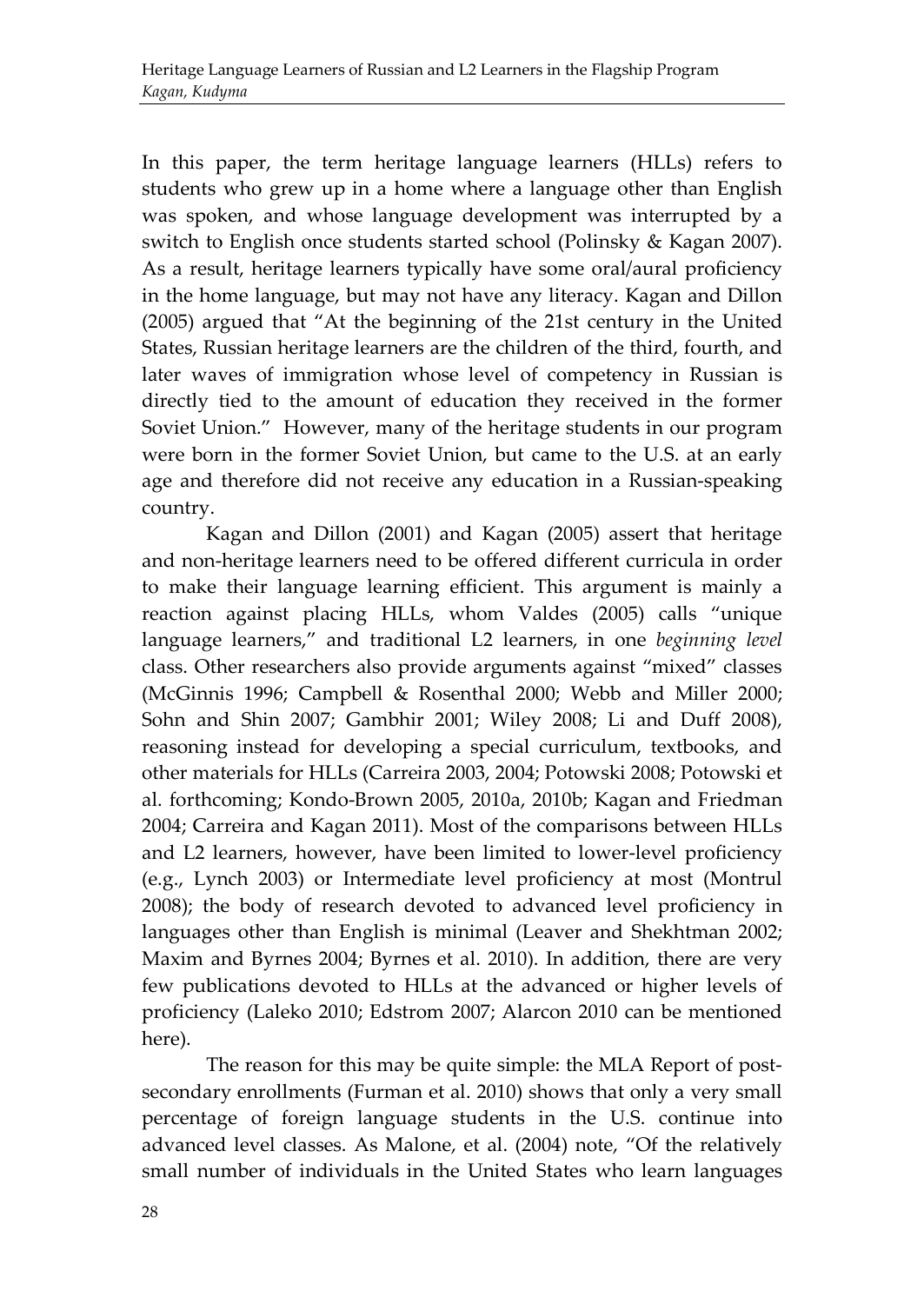other than English, an even smaller number achieve a high level of proficiency in the language(s) they study." Furthermore, though it is typical of college programs to designate upper-division language classes as "advanced," taking an "advanced" upper-division class does not mean that students are at the Advanced level of proficiency as defined by ACTFL Proficiency Guidelines (2012). As research shows (Thompson 2000; Rifkin 2005), after three to four years of foreign language instruction, college students typically graduate at the Intermediate level in speaking. Thus, their speaking competency may not be at the same level as typical HLLs without literacy or with minimal literacy (Yokoyama 2002).

In a Flagship program, however, an advanced class becomes advanced not in name only, but with regard to proficiency at the Advanced or higher-level in the domestic program, and Superior level proficiency in the Capstone overseas program. In a recent study, Moskover (2008) discusses placing students of different profiles in the same classroom and shows that, at the level beyond Intermediate, students of different language backgrounds can work well together. Taking this study as a starting point, then, our baseline will be students at Intermediate-High levels of proficiency, particularly as we typically accept students into the fourth-year Flagship class at this level of proficiency or higher. A recently completed study by NHLRC/ACTFL (Swender, in preparation) analyzed discourse of Spanish and Russian HLLs. Its results point to the similarities in the needs of higher level L2 students and HLLs. For more discussion, see the section on test results further in this paper.

To create a comprehensive picture of the students in the Flagship program, we will describe two recent cohorts of students.

#### **Participants**

#### **Class of 2008-09**

The second cohort to be featured here was Flagship students in the last year of the Consortium (2008-09), before the focus shifted to the undergraduate program. A total of six students (one male and five female) were enrolled in the Flagship courses. In order to enroll, students had to test at the Intermediate-High level or higher on the ACTFL scale, so each of these students were at this level or above. Three of the students came from Russian-speaking families: one student was American-born and acquired Russian literacy in college; another student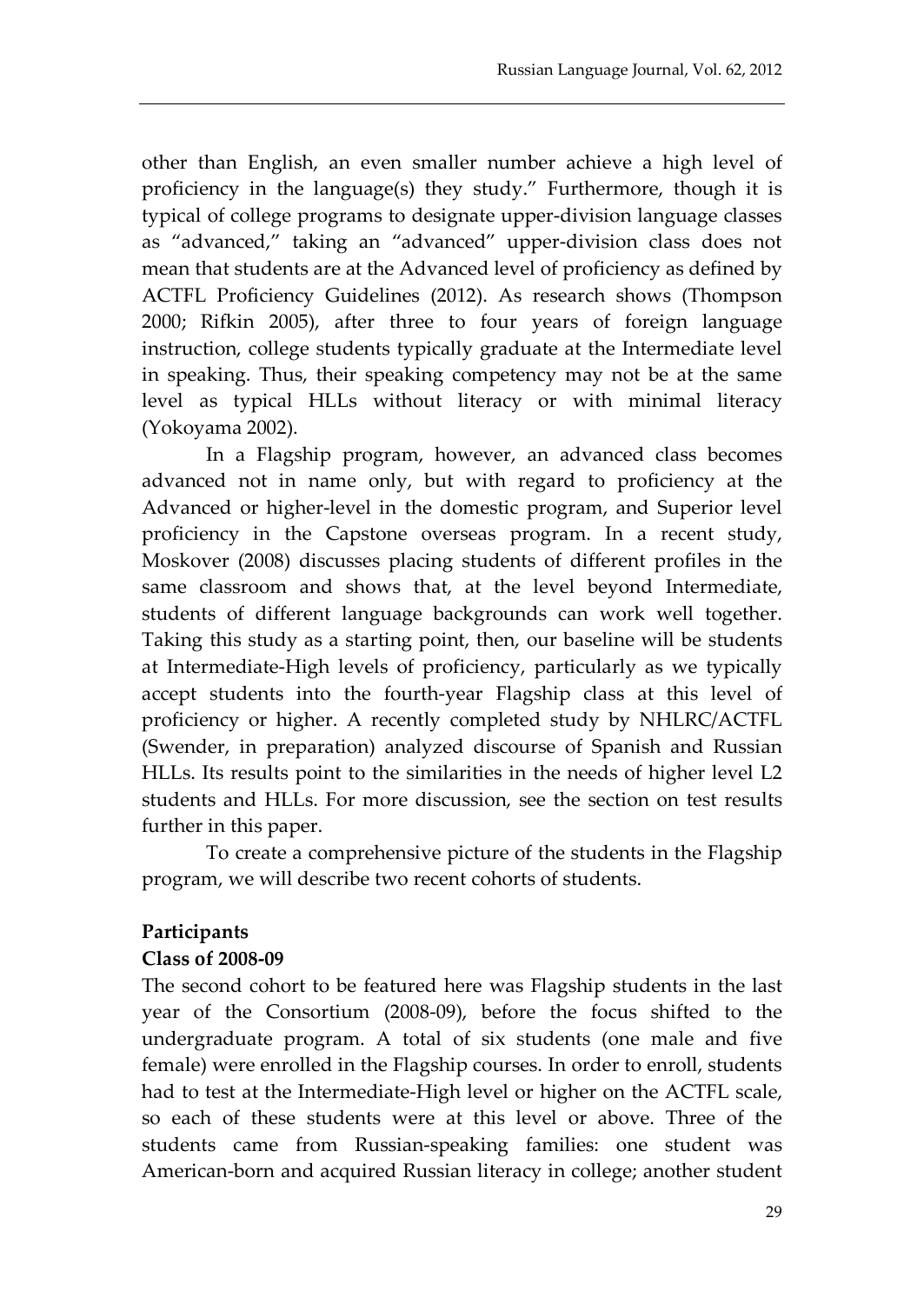grew up in Armenia and studied Russian for ten years as a second language; and the third HL student was born in Ukraine to a Russianspeaking family and came to the United States when she was nine. Additionally, one student was born in South Korea to Korean-speaking parents, but moved to Russia when she was eight. She attended an English medium school in Moscow for eight years, and studied Russian as a second language. Her fluency in Russian was therefore the result of both classroom instruction and exposure to Russian in natural surroundings and in interactions with Russian speakers. Because of this background, her language had some similarity to the features displayed by heritage language speakers. The two remaining students were traditional L2 learners who both came to UCLA as post-undergraduates after taking Russian in college. One of them took two years of college Russian and spent a summer at Middlebury, the other took college Russian and spent a year in Russia on a study abroad program. At the beginning of the program, the unofficial OPI rating (conducted by a certified OPI tester) put all the students between the Intermediate-High and Advanced level. The HL students all scored at Advanced-Low.[2](#page-4-0)

#### **Class of 2011-2012**

Since 2009, the Flagship program has enrolled students at all levels of instruction and all levels of Russian proficiency. In order to compare the students to earlier cohorts, we will focus on two students who are currently attending the American Councils Overseas Capstone program in St. Petersburg (2011-2012 academic year), and seven students who plan to apply for the 2012-2013 program in St. Petersburg. We will analyse the same characteristics as for the 2008-2009 cohort, using data from the UCLA Flagship online survey in use since 2007.

Of six male and three female students, only two students are HLLs. One of the two HLLs grew up in a Russian-speaking family in Uzbekistan and immigrated when she was ten years old; the other was born in the United States. Additionally, one student spent two years in Russia as a missionary, and so his familiarity with Russian is higher than

.

<span id="page-4-0"></span><sup>2</sup> This data comes from an online survey filled out by all Flagship students in their last year at UCLA, before departing for the Capstone program in St. Petersburg.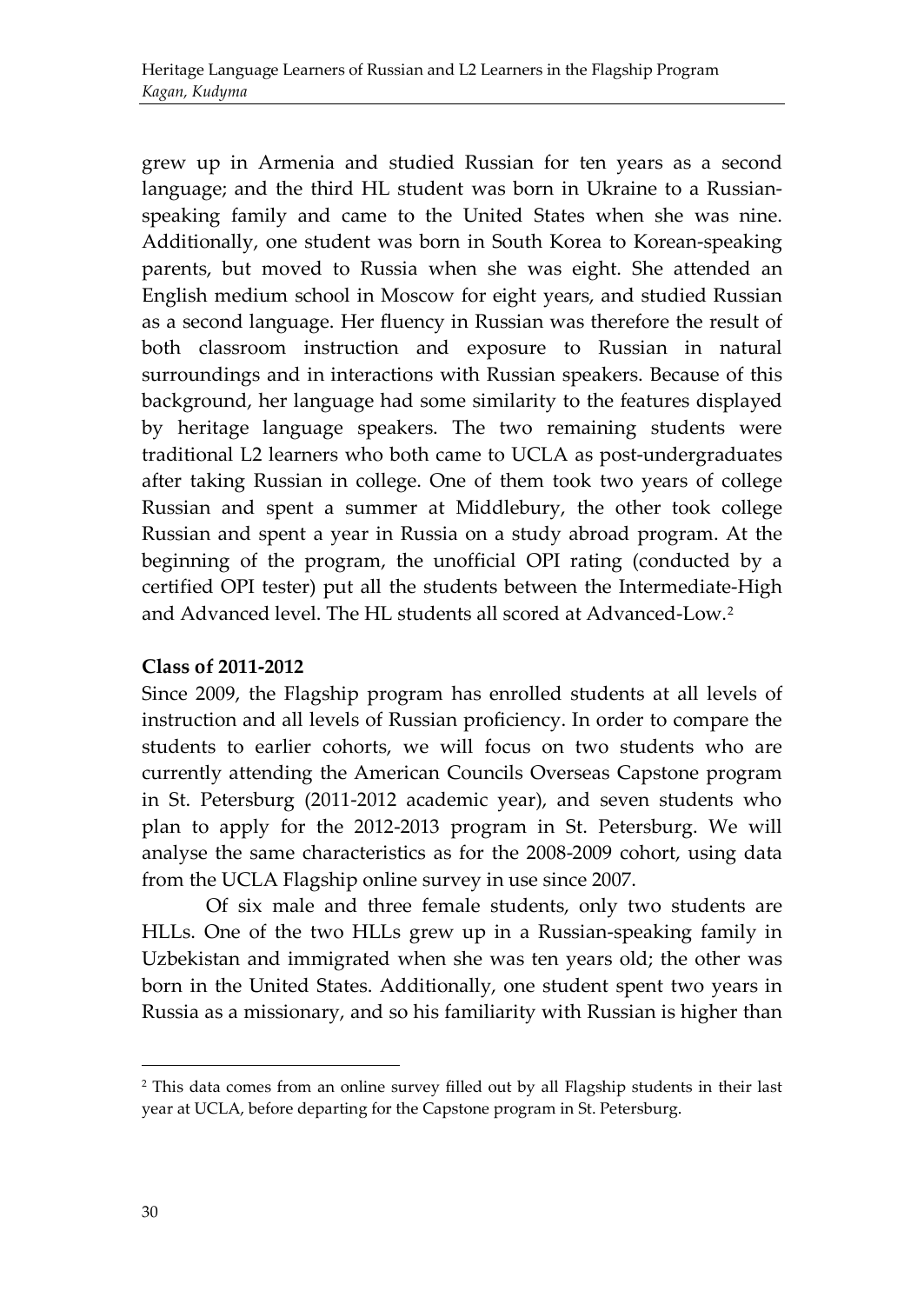an average L2 learner's. The other students, however, can be considered typical foreign language learners. One of the L2s transferred to UCLA as a junior after teaching English in Russia for a year, and the other five students started language instruction in beginning Russian at UCLA. One of the five grew up in the United States in a Bulgarian-speaking family, one student spent two summers in Russia, and two students spent one summer in Russia. In Spring 2011, an OPI tester (unofficial OPI) rated one of the HLLs and four L2 students at the Advanced level. The second HLL was rated Intermediate-High, and two additional students scored at Intermediate-Mid. One student was abroad and could not be tested.

To complete this discussion of the 2011-2012 cohort, we will compare two interviews at the Intermediate-High level, and two at the Advanced level. In each pair, the first student is an HLL, and the second student is an L2 learner.

#### **Procedure**

The data in this paper is drawn from the OPI interviews and Russian Federation tests of reading, listening, and grammar.

#### **Intermediate-High Interviews**

The excerpts below are from the interviews conducted in Spring 2010- 2011. Mistakes are bolded; correct forms appear in square brackets.

Question. Каковы, по вашему мнению, преимущества и недостатки учёбы в большом университете?

Answer. Ну, я люблю, что это университет большой, что есть много студентов. Я думаю, что здесь **учат** [учатся ]около, около сорока тысяч студен…, около сорока тысяч студентов, но, и это **мне** [для меня] хорошо, потому что значит, что я могу встретить … встретиться **с многим** [со многими ], **многим** [многими ], **людей** [людьми ], но думаю, что плохо, потому что, особенно на, на первом курсе, на втором курсе классы очень большие и **профессоры** [профессора ] обычно не…, **профессоры** [профессора] обычно интересуются больше с собственным, как сказать, исследованием, чем, чем, и они не так интересуются **преподавать** [преподаванием], **преподавание** [преподаванием] **курс** [курсов]. (HLL)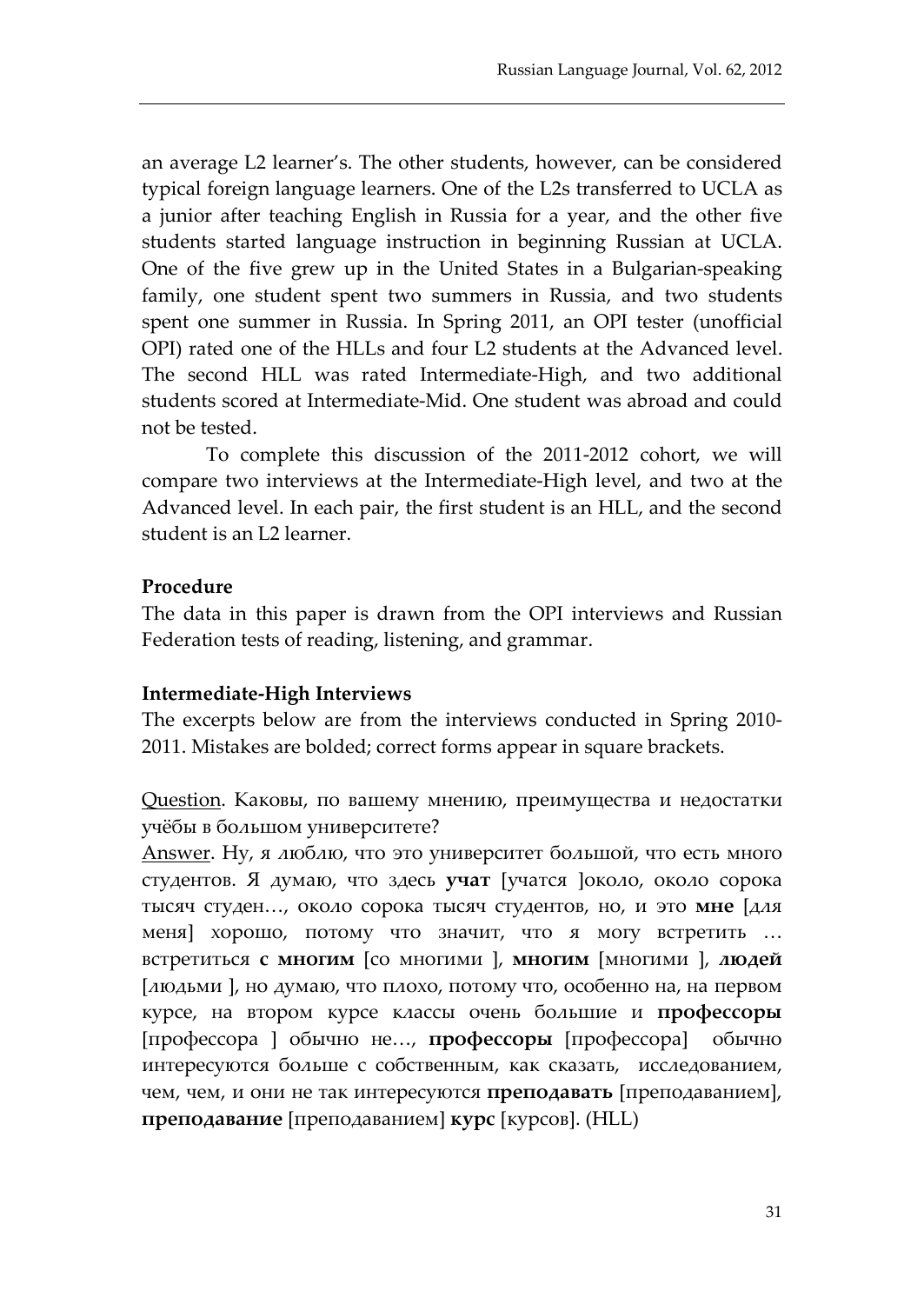#### Translation.

Question. What do you feel are advantages and disadvantages of being a student at a large university?

Answer. Well, I think it's good that the university is large, that there are a lot of students. I think we have about forty thousand students, about forty thousand students, but it's good for me because it means I can meet a lot of people, but it's [also] not so good because in the freshmen and sophomore years, classes are very large and professors, usually not professors… professors are more interested in their own research and are not so interested in teaching classes.

#### Question. Какие у вас соседи по квартире?

Answer. Интересный вопрос… Сначала, я думал, что эти два соседа… эти …я считал этого соседа, я считал этих **соседов** [соседей] моими друзьями, но, в конце концов, я нашёл что, я узнал, что, я просто не могу справиться с одним [из них]. Он **громкий** [шумный ], он жадный, и , не знаю, просто не могу жить с ним. Поэтому я думаю, что, если я буду жить в квартире в будущем году, я буду жить с **другом** [c другим], да… есть разница между хорошим соседом и хорошим другом…. Ну, например**,** потому что… я слышал такой совет, что нельзя жить с ближайшим другом. Я думаю, что, я считаю его одним из моих ближайших друзей, но невозможно жить с ним .. (L 2 student)

#### Translation.

#### Question. Who are your roommates?

Answer. That's an interesting question… At first I thought that these two roommates… they… I thought that this roommate, I thought that these roommates were my friends, but in the long run I found that, I realized that I just couldn't live with him, I can't cope with one of them. He is very loud, he is stingy, and, I don't know, I just can't live with him. That's why I think that if I live in this apartment next year, I'll have another roommate… Well, for example, because someone gave me advice that you shouldn't share an apartment with your best friend. I think I consider him my best friend, but I can't live [in the same apartment] with him.

As can be seen from the excerpts, both students produced paragraph length discourse, thereby demonstrating that they are on their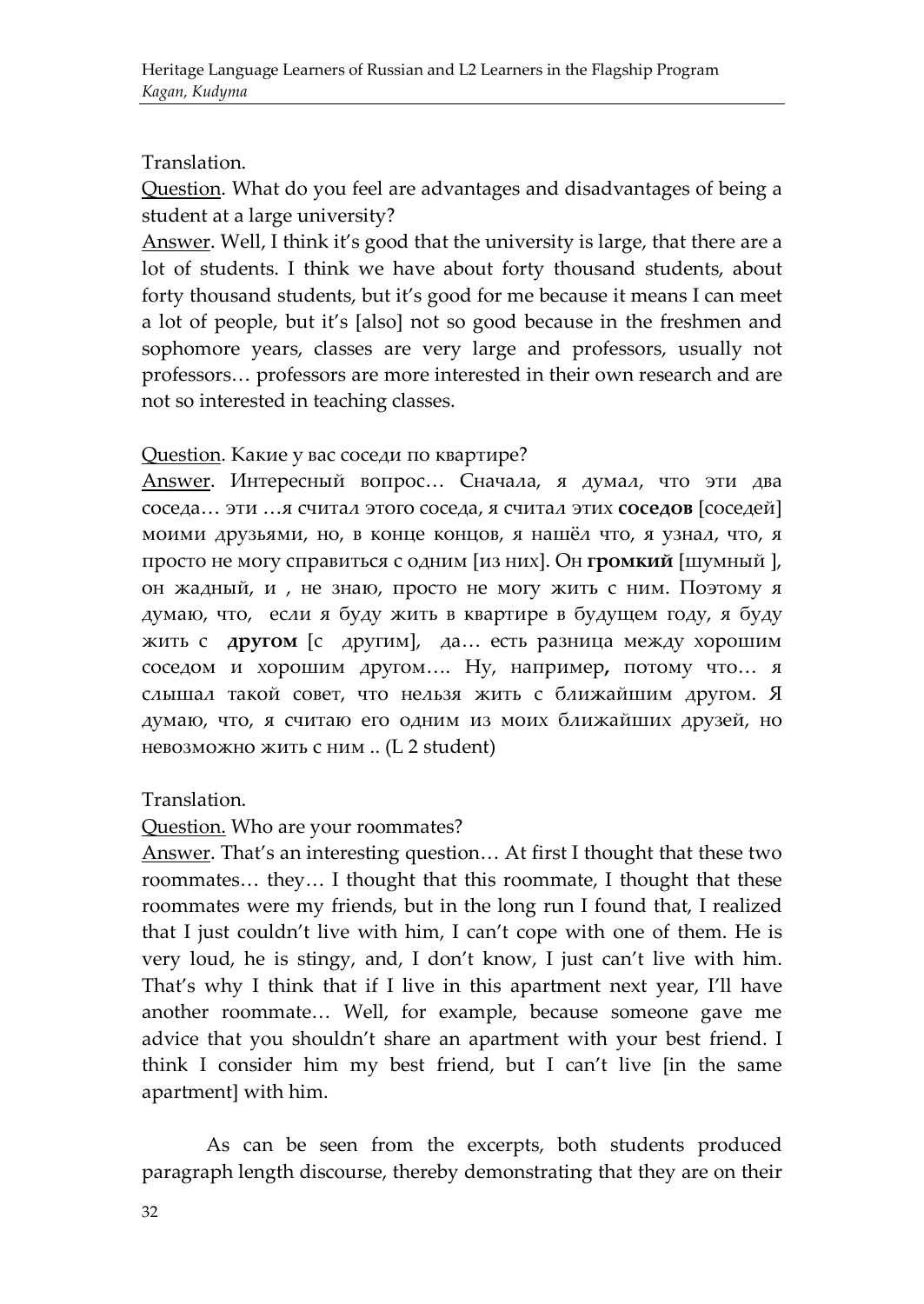way to Advanced level proficiency. At the same time, both have some incorrect case endings. There is also some misuse of morphological forms including reflexive verbs, particularly in the HLL's sample. In fact, both students display mistakes typical of foreign language learners at this level of proficiency. The only differences are that the HL student has a near-native pronunciation and more general facility/fluency in speaking, and the L2 student is more adept at using parenthetical expressions.<sup>3</sup>

#### **Advanced Level Proficiency Interviews**

The excerpts below are from the interviews conducted in Spring 2010- 2011. Mistakes are bolded; correct forms appear in square brackets.

#### Question 1. Почему вы выбрали этот университет?

Answer. Во-первых, UCLA это очень, … очень престижный университет, и плюс к **тому** [ этому ], он не стоит очень много денег каждый год, и .. он тоже близко от дома, и там очень… , этот университет предлагает очень разный интересный выбор специализаций и так далее …

Question 2. Вы довольны своим решением?

Answer. Да, я очень довольна, потому что я считаю это, как бы , очень хороший выбор, и **тем не менее** [и в тоже время] он не является очень дорогим выбором. (HLL)

Translation.

.

Question 1. Why did you choose this university?

Answer. First of all, UCLA is a very… very prestigious university, and besides it does not cost so much every year, and… it is close to my house, and also this university offers a very interesting choice of majors and so on…

Question 2. Are you happy with your decision?

Answer. Yes, I am very pleased, because I think this was so to say a very good choice, and at the same time it is not so expensive.

Question. Удачен ли ваш выбор университета?

Answer. Да очень... я считаю, что мне просто повезло, что я .. меня приняли, вообще, что я смог здесь заниматься с такими хорошими

<span id="page-7-0"></span><sup>&</sup>lt;sup>3</sup> The importance of parenthetic expressions is made clear by ACTFL description of Speaking levels (2012).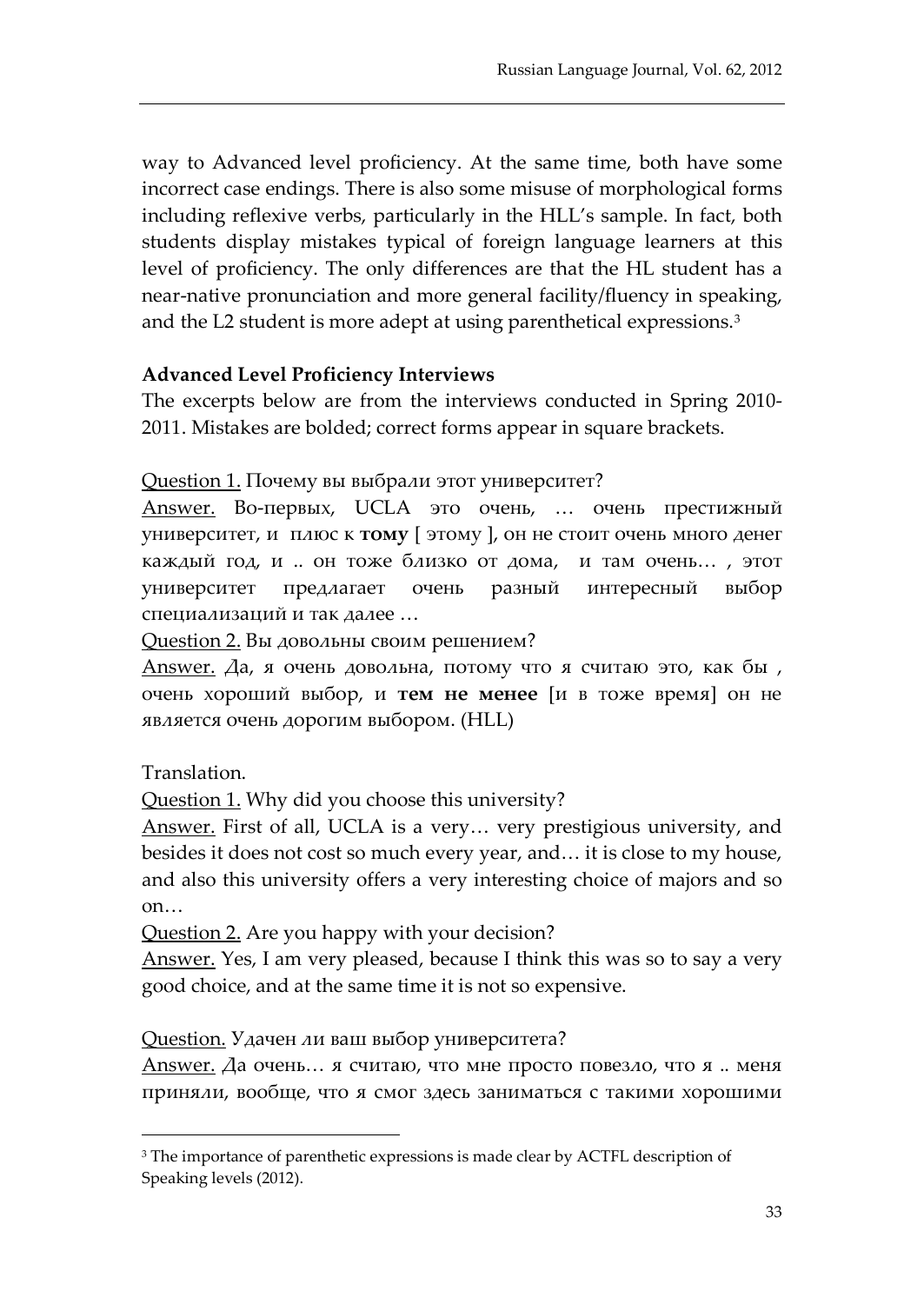профессорами, у нас очень хорошие профессора здесь по славянским язык... языкам. Просто я не только занимаюсь русским языком, но и чешским языком, и ,вообще, без флагманской программы у меня не было бы **возможность** [возможности]... **возможность** [возможности] **ездить** [поехать] в Россию, Петербург, чтобы учиться год... Значит, вообще, мне просто повезло..., это решение было очень хорошее ... (L2 learner)

#### Translation.

Question. Are you happy with your decision to enroll at this university? Answer. Yes, very [pleased] I think I am very fortunate that I was accepted, in general that I could study with such good professors, we have very good faculty here in the Slavic department. And I don't just study Russian, but also Czech, and in general without the Flagship Program I wouldn't have an opportunity… an opportunity to go to Russia for a year… That means I am really lucky, this decision was very good…

In their responses, both students produce paragraph length discourse. While the L2 learner uses parenthetic expressions appropriately, the heritage language learner makes several attempts at using the parenthesis, but the usage is nevertheless incorrect. Though the HLL's pronunciation and general fluency is better than that of the L2 (as is evident in the audio), the transcripts show that the students have very similar profiles.

We will now discuss the differences between the HLLs and the L2 learners in more detail, moving beyond the holistic assessment of functions and discourse. In order to do so, we will compare the results of two standardized tests.

#### **Standardized Tests of Russian as a Foreign Language**

In this section, we will analyse the results of the Russian Federation tests (TORFL) given to all Flagship students. The first level test has been administered since 2009 and the second level test has been administered since 2010. It is important to keep in mind that, although the tests were administered to the Flagship students, they were also administered to students at large who shared their classes. The oral proficiency levels of all the students whose results are discussed below are Intermediate-High and higher.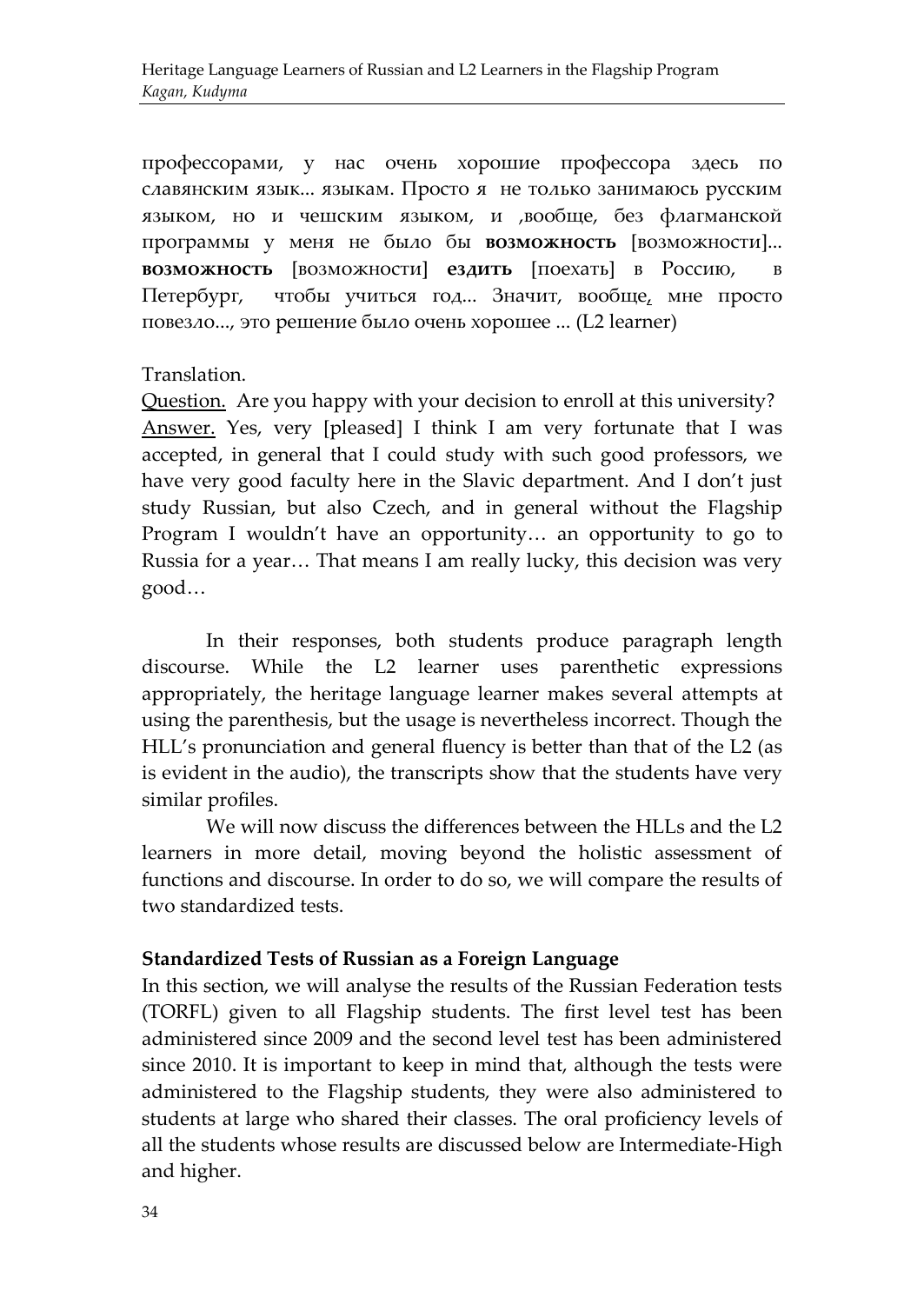In order to understand the requirements of the TORFL Certification and ACTFL Proficiency Guidelines, a comparison is in order. A document compiled by the faculty of St. Petersburg University and the University of Friendship, Moscow Yurkov and Balyxina [http://ruscenter.axelero.net/2/2/5/component/torfl2.pdf\)](http://ruscenter.axelero.net/2/2/5/component/torfl2.pdf) explains that the first level is typically reached over 440 to 460 academic hours, in addition to the hours required for the basic level—180 to 200 hours. To be admitted to a university in the Russian Federation, it is sufficient to perform satisfactorily at this level. According to Yurkov and Balyxina, a student at level one is able to meet the basic requirements, at an appropriate level of socio-cultural proficiency, for communication with native speakers of Russian in everyday situations (в бытовой и социально-культурной сфере). The second Certification level requires an additional 720 hours, with at least 340 of those hours dedicated to the professional domain. A student at this level can be expected to satisfy the requirements for advanced post-graduate study in the humanities, engineering or natural sciences at a Russian university. Level one therefore roughly corresponds to Intermediate-High (see ACTFL Proficiency Guidelines 2012), while Level two is similar to Advanced and is likely to be somewhat higher. At the Level of TORFL three, there is a convergence with the ACTFL Superior/ILR 3 (Maria Lekic, personal communication, November 2011). The first test administered to Flagship students when they arrive in St. Petersburg is TORFL Level 2.

### **Results of the Russian Federation Certification Test of Russian as a Foreign Language**

At the end of the academic year (third year Russian), UCLA Flagship students take the First Certification level of the Russian Federation Test of Russian as a Foreign Language, «Типовой тест по русскому языку как иностранному 1-го сертификационного уровня». This is a computer-based practice test, the content of which is derived from a booklet of TORFL practice tests (TORFL, Level 1 and 2). The tests are in multiple-choice format and are computer-graded.

#### **TORFL -1 Results 2009-11**

Nineteen HLLs and eleven non-HLLs took the first level test. The HLLs scored an average of 94 percent, with a range from 75-97 percent. Non-HLLs scored an average of 89 percent, with a range from 80-97 percent. Both groups had difficulties choosing correct case endings (45 percent of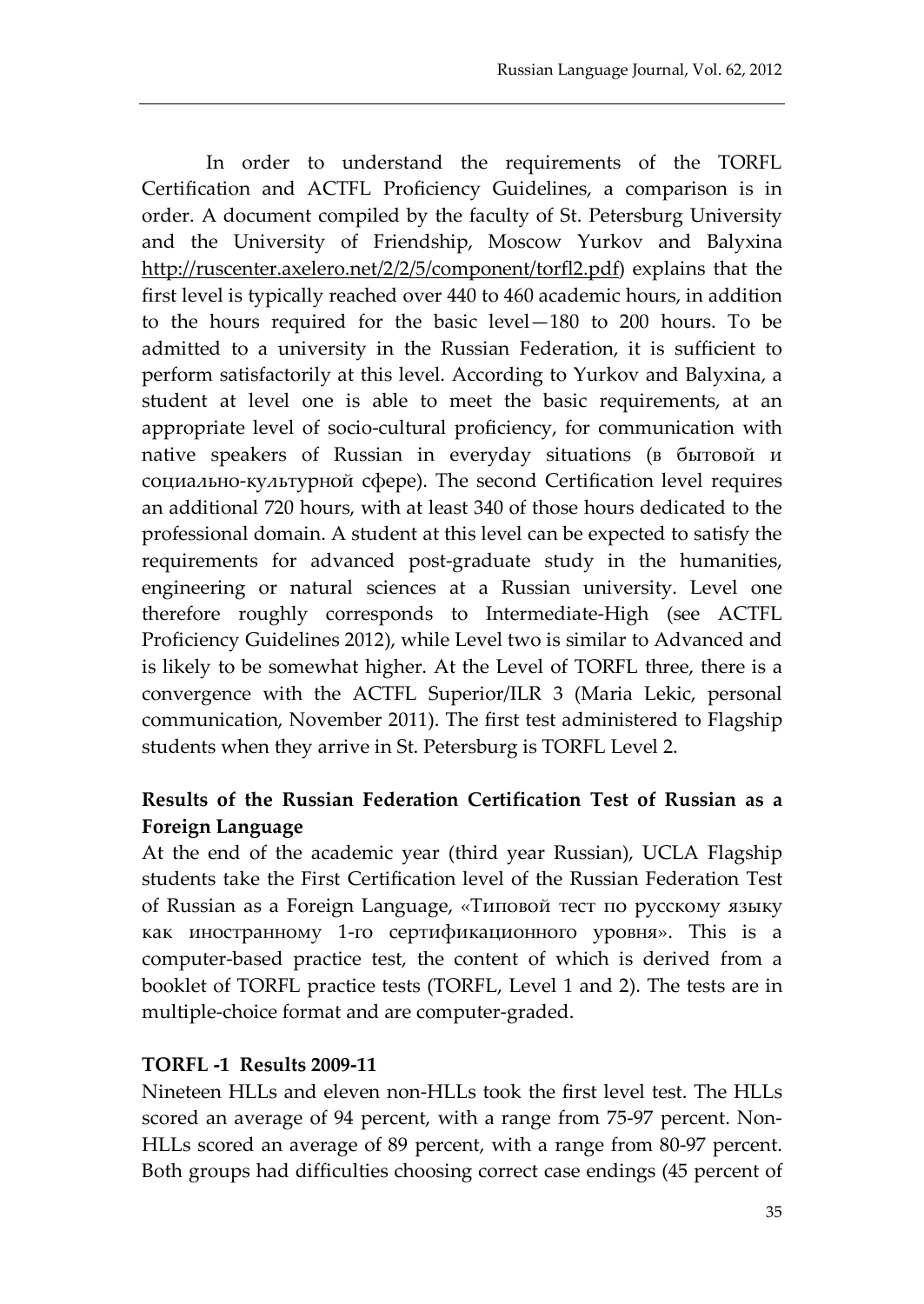HLLs and 75 percent of non-HLLs). The second most pervasive difficulty was choosing the correct lexical items. While HLLs mostly made mistakes using unprefixed verbs of motion, L2 students' errors were in the area of prefixed verbs. Both groups made mistakes on aspect (equal percentage) and complex syntax (HLLs did slightly better). Incorrect answers are bolded, and correct answers are in cursive.

| <b>TORFL-1 Examples</b>                     |                                             |
|---------------------------------------------|---------------------------------------------|
| L2 (Non-Heritage) - 11 students             | Heritage - 19 students                      |
|                                             |                                             |
| Categories of mistakes made by 75%:         | Categories of mistakes made by 64%:         |
| 1. Case system:                             | Lexical inaccuracy:                         |
| Работа водителя автобуса требует  .         | Моя сестра не учится в школе, она ещё       |
| большое внимание<br>a.                      | .                                           |
| b.<br>с большим вниманием                   | a.<br>молодая                               |
| большого внимания<br>$\mathcal{C}$ .        | b.<br>маленькая                             |
| d.<br>о большом внимании                    | C.<br>младшая                               |
| 2. Verbs of motion (uni/multi directional): | Categories of mistakes made by 45 %:        |
| Почему<br>Вы<br>решили<br>завтра<br>BO      | 1. Case system:                             |
| Владимир?                                   | Работа водителя автобуса требует            |
| ездить<br>a.                                | большое внимание<br>a.                      |
| b.<br>examb                                 | $h_{-}$<br>с большим вниманием              |
| 3. Verbs of motion with prefixes:           | большого внимания<br>$\mathcal{C}$ .        |
| На какой вокзал  ваш коллега?               | d.<br>о большом внимании                    |
| a.<br>заезжает                              | 2. Verbs of motion (uni/multi directional): |
| b.<br>доезжает                              | Навстречу нам  девушка с цветами.           |
| c.<br>приезжает                             | a.<br>шла                                   |
| Categories of mistakes made by 50 %:        | $b$ .<br>ходила                             |
| Lexical inaccuracy:                         | Categories of mistakes made by 36 %:        |
| Моя сестра не учится в школе, она ещё       | 1. Perfective/Imperfective forms:           |
|                                             | Виктор шёл по улице и не  родного           |
| a.<br>молодая                               | города.                                     |
| b.<br>маленькая                             | a.<br>узнавал                               |
| $C_{\star}$<br>младшая                      | b.<br>узнал                                 |
| Categories of mistakes made by 40 %:        | 2. Participles (use of participle):         |
| Perfective/Imperfective forms:              | Команда,  игру с канадцами, стала           |
| А где отец  раньше?                         | чемпионом.                                  |
| a.<br>отдохнул                              | выигравшая<br>а.                            |
| отдыхал<br>b.                               | b.<br>выигрывающая                          |
|                                             | c.<br>выигранная                            |

#### **Table 1. Test results: TORFL-1 2009-2011[4](#page-10-0)**

.

<span id="page-10-0"></span><sup>4</sup> Multiple choice responses contain between two and four choices, depending on the nature of the grammatical category.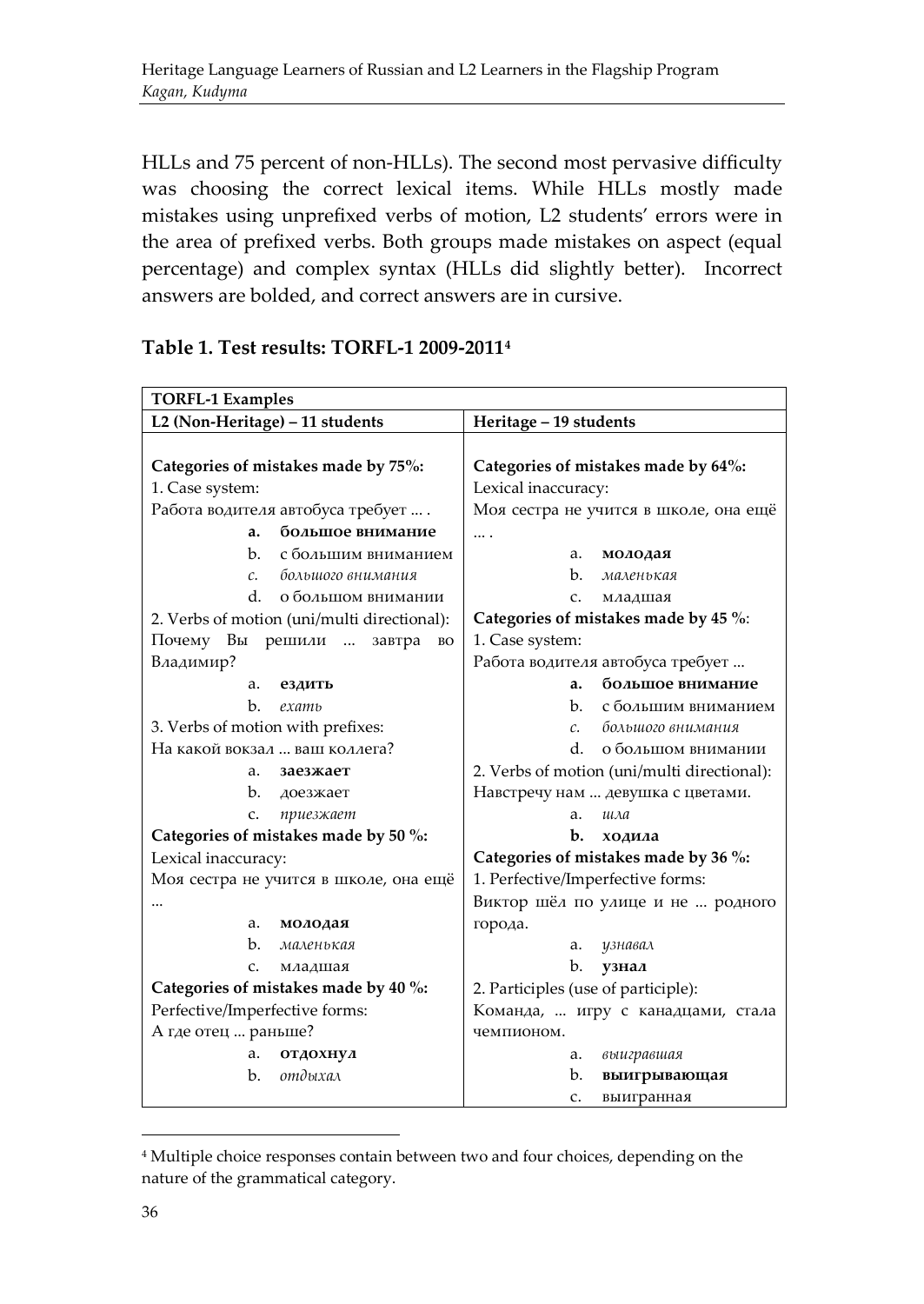| Categories of mistakes made by 25 %:   | 3. Complex sentences (ли/если,     |
|----------------------------------------|------------------------------------|
| Complex sentences (ли/если, чтобы/что, | чтобы/что, который):               |
| который):                              | Мама попросила,  мы вернулись в 10 |
| Мама попросила,  мы вернулись в 10     | часов.                             |
| часов.                                 | что<br>a.                          |
| чтобы<br>a.                            | чтобы<br>b.                        |
| b.<br>что                              |                                    |

The comparison below shows areas of most difficulty for each group. NHL stands for non-heritage learners and HLs for heritage learners.



#### **Test results: TORFL-1**

#### **Second Certification Level**

At the end of the pre-Capstone academic year at UCLA, students take a second Certification level practice test. They take it again when they arrive at St. Petersburg University for the Capstone year.

#### **TORFL -2 Results 2010-2011**

Thirteen HLLs and five non-HLLs took the second level test. The HLLs scored an average of 86 percent, with a range from 75-97 percent. Non-HLLs scored an average of 74 percent, with a range from 62-90 percent. A comparison of the results from the second level test shows an even higher rate of similarity between HLLs and non-HLLs than the first TORFL, even with regard to percentages. Incorrect answers are bolded, and correct answers are in cursive.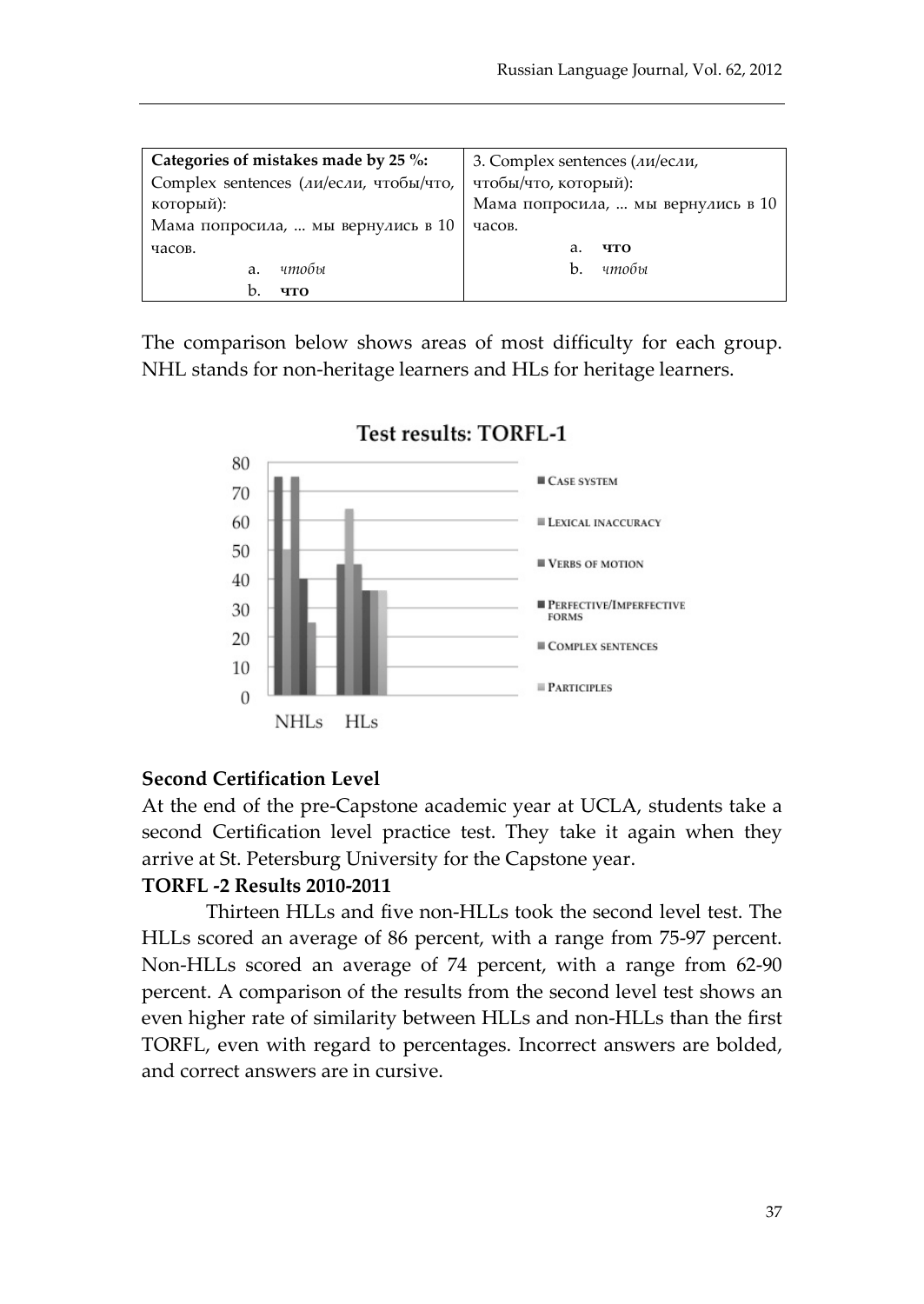**Table 2. Test results: TORFFL 2The comparison below shows areas of most difficulty for each group. NHL stands for non-heritage learners and HLs for heritage learners.**

| <b>TORFL-2 Examples</b>                |                                           |
|----------------------------------------|-------------------------------------------|
| L2 (Non Heritage) - 5                  | Heritage - 13                             |
|                                        |                                           |
| Categories of mistakes made by 80%:    | Categories of mistakes made by 83%:       |
| Case system:<br>1.                     | 1.<br>Case system:                        |
| Вопреки  ударили сильные морозы.       | Было интересно прочитать о взглядах       |
| а. всех прогнозов                      | учёных  страны.                           |
| b. всем прогнозам                      | а. на экономическое развитие              |
| с. всеми прогнозами                    | b. экономического развития                |
| d. все прогнозы                        | с. экономическому развитию                |
| Lexical inaccuracy:<br>2.              | d. об экономическом развитии              |
| Как хорошо, что я купил билеты на      | Lexical inaccuracy:<br>2.                 |
| поезд!                                 | За улучшение экологии выступает           |
| а. быстрый                             | города.                                   |
| <b>b</b> . срочный                     | а. общность                               |
| с. скоростной                          | b. общительность                          |
| d. <i>скорый</i>                       | общественность<br>с.                      |
| 3.<br>Participles:                     | d. общество                               |
| Сыну особенно нравится зелёный чай,    | 3.<br>Participles:                        |
| который привозят из Китая.             | Сыну особенно нравится зелёный чай,       |
| а. привозящий                          | который привозят из Китая.                |
| b. привозимый                          | а. привозимый                             |
| с. привезённый                         | b. привозящий                             |
| d. привозивший                         | привезённый<br>c.                         |
| Simple sentences ("говорят-type"<br>4. | d. привозивший                            |
| sentences):                            | Categories of mistakes made by 50%:       |
| , используя только натуральные         | Use of perfective or imperfective<br>1.   |
| продукты.                              | form of a verb:                           |
| а. Эти йогурты приготавливаются        | Финансирование этого проекта  из          |
| b. Приготовление этих йогуртов         | года в год.                               |
| с. Эти йогурты приготавливают          | будет расти<br>a.                         |
| d. Эти йогурты приготовлены            | b.<br>вырастет                            |
| Categories of mistakes made by 60%:    | Simple sentences (subject-predicate<br>2. |
| Complex sentences:<br>1.               | agreement and "говорят-type               |
| Невозможно представить,  Ольга         | "sentences):                              |
| ошиблась.                              | , используя только натуральные            |
| а. как бы                              | продукты.                                 |
| $b.$ если                              | а. Эти йогурты приготавливают             |
| с. чтобы                               | b. Эти йогурты приготовлены               |
| d. как будто                           | с. Эти йогурты приготавливаются           |
|                                        | d. Приготовление этих йогуртов            |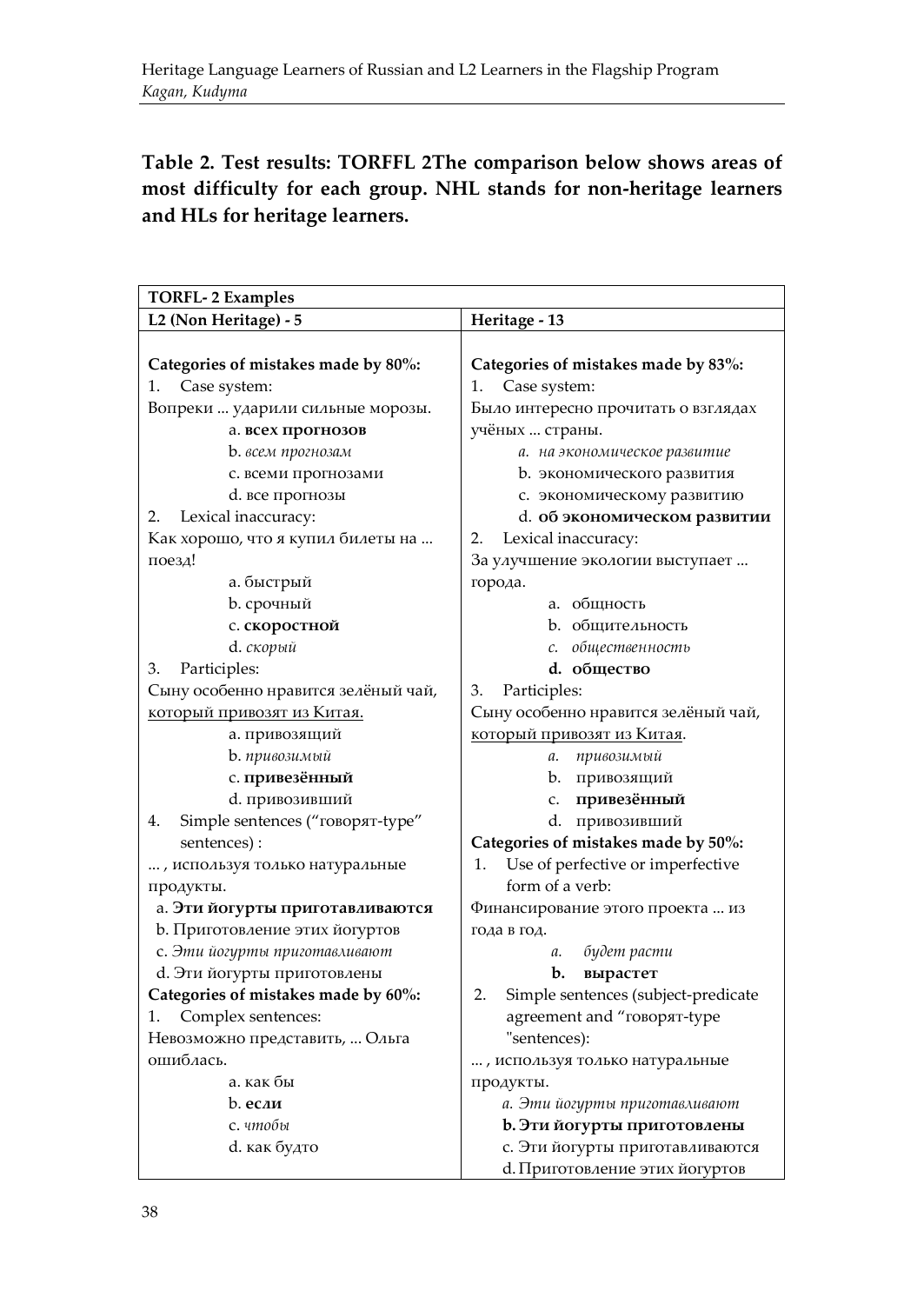| Verbs of motion:<br>2.                      | Complex sentences:<br>3.            |
|---------------------------------------------|-------------------------------------|
| Завтра мы решили  вещи на дачу.             | Много воды утекло,  мы расстались.  |
| а. переехать                                | в то время как<br>а.                |
| b. <i>перевезти</i>                         | b.<br>когда                         |
| с. внести                                   | c.<br>пока                          |
| d. перевести                                | d.<br>с тех пор как                 |
| Verbal adverbs:<br>3.                       | Categories of mistakes made by 33%: |
| Сейчас часто снимают фильмы,  .             | Verbs of motion:<br>1.              |
| а. применяющие компьютерную                 | Завтра мы решили  вещи на дачу.     |
| технику                                     | a.<br>внести                        |
| b. применяя компьютерную технику            | b.<br>переехать                     |
| с. применяется компьютерная                 | перевести<br>c.                     |
| техника                                     | d.<br>перевезти                     |
| d. при применении компьютерной              | Prefixes:<br>2.                     |
| техники                                     | В нашей работе много недостатков,   |
| Categories of mistakes made by 40%:         | придётся её                         |
| Use of perfective or imperfective form of a | a.<br>проделать                     |
| verb:                                       | b.<br>сделать                       |
| Какой тяжёлый чемодан! Его                  | доделать<br>c.                      |
| невозможно!                                 | d.<br>переделать                    |
| а. поднять                                  |                                     |
| b. поднимать                                |                                     |
| Categories of mistakes made by 30%:         |                                     |
| Prefixes:                                   |                                     |
| В нашей работе много недостатков,           |                                     |
| придётся её                                 |                                     |
| а. доделать                                 |                                     |
| b. проделать                                |                                     |
| с. переделать                               |                                     |
| d. сделать                                  |                                     |

# **Test results: TORFL-2**

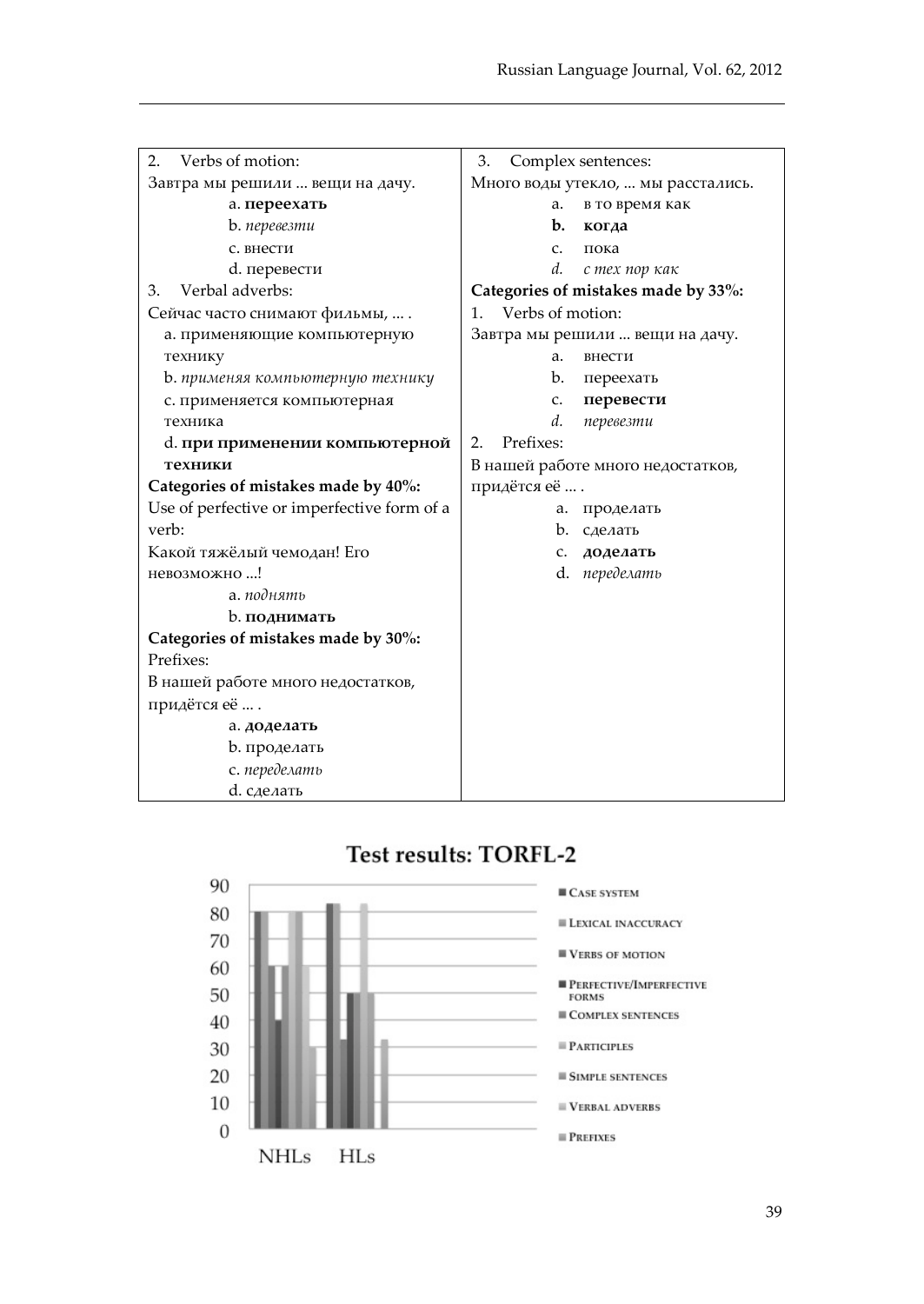#### **Test Results and the Advanced/Superior Curriculum**

A recently completed study by NHLRC/ACTFL[5](#page-14-0) (Swender, in preparation) analyzed discourse of Spanish and Russian HLLs (162 Spanish interviews and 132 Russian interviews) in order to inform the OPI tester training. The results show that for both language groups, talking about a current event was the most challenging task at the Advanced level, while sustaining functions was the most challenging at the Superior level. This was because interviewees lacked the ability to support opinion, deal with abstract topics, and hypothesize in cohesive and internally organized extended discourse. Only those who attended college in Russian-speaking or Spanish-speaking countries had that ability. Some results specific to Russian-speaking students are relevant to this paper. Specifically, when attempting to discuss a topic from an abstract perspective at the Superior level, half of the interviewees could not deal with topic, and two thirds initiated the task, but could not complete it. Another important result is that two-thirds used examples of personal experience in order to support an argument. Predictably, the study found that, even at Intermediate levels of oral proficiency, fluency and pronunciation could sound native-like.

The results of the study confirm what experience with teaching HLLs at higher levels of proficiency has already made clear: HLLs need training in high-level discourse in order to get to the Superior level. The study described above supports the reasoning behind the curriculum that the UCLA Russian Flagship program has been offering to both HLLs and L2 learners over the past five years. Our experience and the results of OPI tests given to our students determined that the program's focus needed to be on increasing students' ability to deal with abstract topics, and to hypothesize and engage in a more formal discourse. In the Flagship program, special attention is therefore paid to markers of academic/professional discourse, such as complex sentences, parenthetic expressions, and introductions and closings in a formal context. The year-long course covers education and work-related themes, economics and banking, geography, social issues, religions, art, health and environment, international affairs and the military.

In addition, Flagship students take two courses in Russian for Social and Cultural Studies. These are content-based courses that in the

.

<span id="page-14-0"></span><sup>5</sup> A study of HLLs' OPI results is a project funded by the National Heritage Language Resource Center, and carried out by ACTFL (E. Swender – PI) in 2009-2011.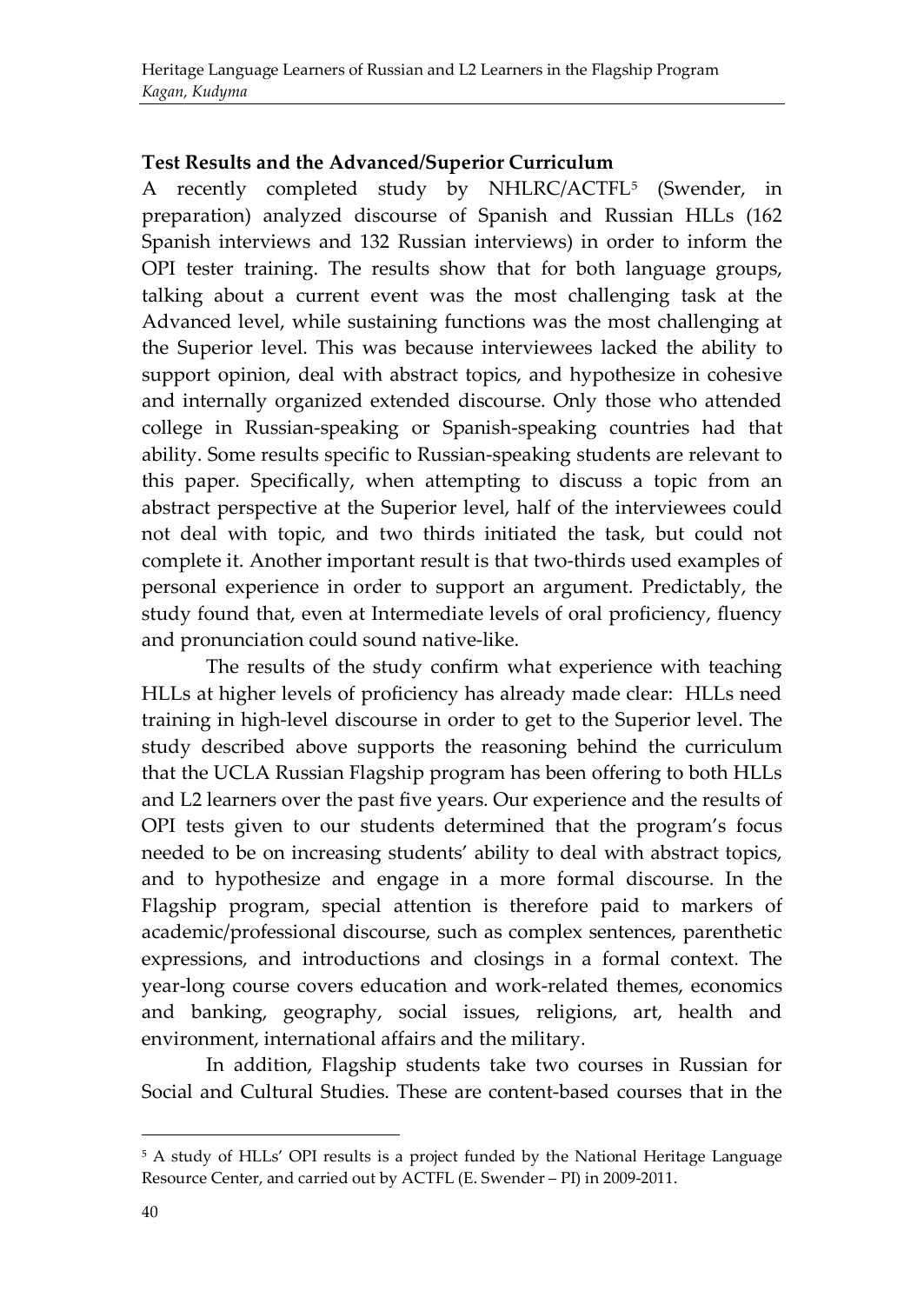last four years have focused on Russian history in particular. The goal is for the students to not only gain knowledge of Russian history (they may already be familiar with it from courses taught in English), but also to understand topics that are frequently discussed by Russians. The first quarter-long course is dedicated to pre-Soviet history, and the second deals with the Soviet and post-Soviet periods. All upper-division Flagship courses integrate language, literature, history, and culture. There are frequent oral presentations and large amounts of written practice. Academic discourse is emphasized in all courses.

As an example of the work students perform at this level, we include here a transcript of an oral presentation. The student recorded herself during an exam. Focusing on the areas in which both HLLs and L2 learners need extensive training, students are expected to produce paragraph-length discourse and to use discourse openings and closings, as well as parenthetical expressions. We have bolded the opening and the closing as well as parenthetical expressions. Mistakes are bolded, and correct forms are in square brackets. Parenthetic expressions and conjunctions are in cursive.

#### **2010 (A.P. – HLL)**

*Я хочу начать с того, что* найти работу в Америке в данное время очень трудно, *поскольку* в стране происходит финансовый кризис. *Благодаря* **агенств-ом** [у ] по трудоустройству, возможно найти работу. *Собственно говоря*, американские работодатели ценят более всего опыт и высшее образование. *Таким образом*, работодатели ценят знание иностранных языков и умение работать на компьютере.

*В общем*, *можно сказать*, что мне не надо было заполнить анкету, но я предоставила три рекомендации, *поскольку* я работаю няней. На работе я ухаживаю за детьми. Я их забираю из школы, я им помогаю с уроками, и я готовлю обед, и кладу их спать. *В заключение* я хочу сказать, *что даже если* эта робота не имеет **отношени-е** [я] к **мои** [моей] специальности, в настоящее время, она меня удовлетворяет.

Translation: I want to start by saying that it is not easy to find a job in America at present because the country is in the state of a financial crisis. One can find a job through an employment agency. In fact, American employers value experience and a university degree more than anything.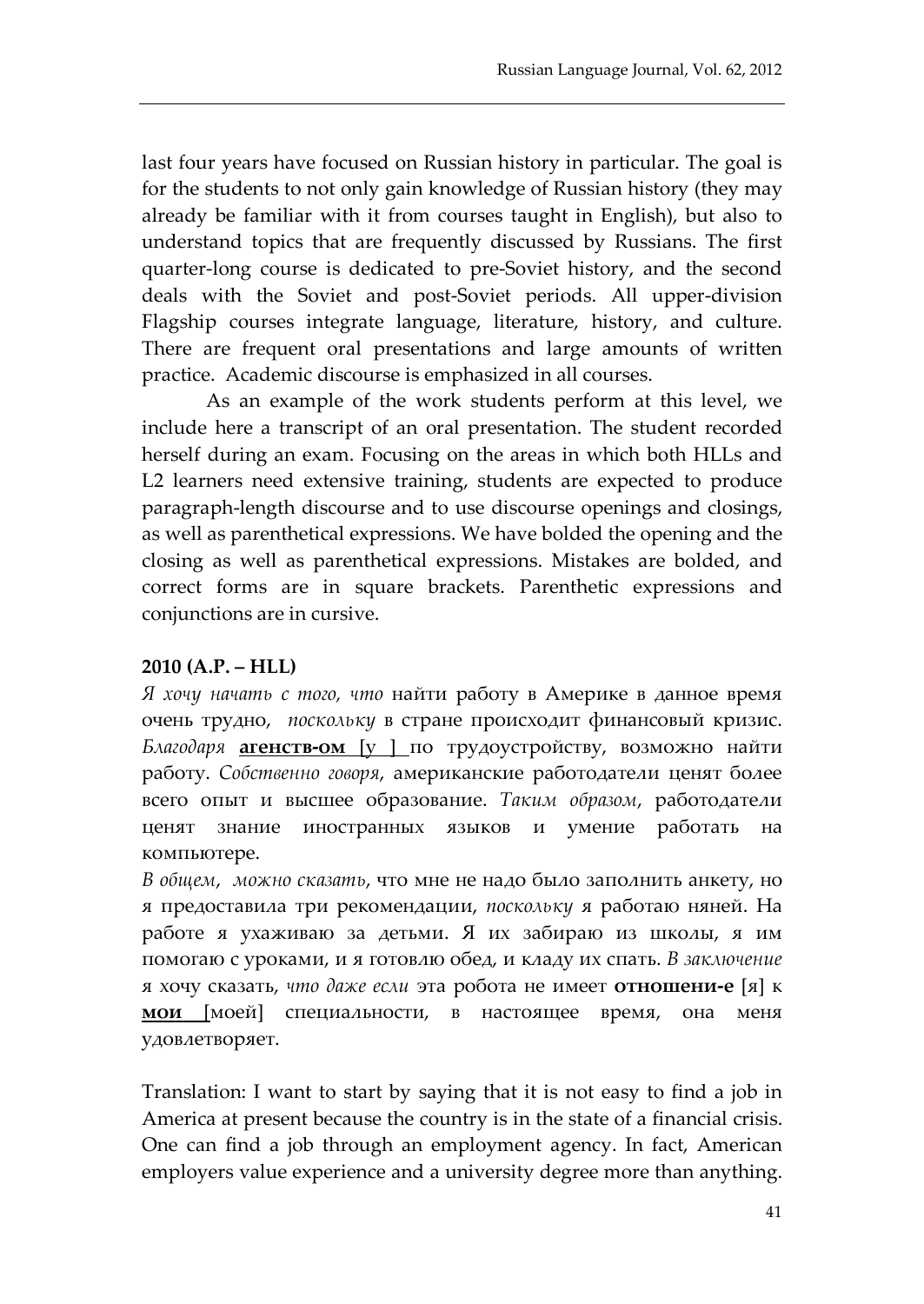So employers value the knowledge of foreign languages and computer skills.

I work as a nanny, so I can say that I didn't have to fill out a questionnaire, but I submitted three letters of recommendation. My job is to take care of the children. I bring them home from school, help them do their homework, and I also make them dinner, and put them to bed. In conclusion, I want to mention that even though this work has nothing to do with my major, at this time in my life, I am pleased to have it.

#### **Limitations of the Study**

Due to its small size, this is a pilot study. However, since few students reach advanced levels of proficiency in less commonly taught languages like Russian, we believe this study is an initial step toward research that will show whether HLLs and L2 students at the high levels of proficiency are able to work well together. We intend to add data as more test results become available.

#### **Conclusions**

At the beginning levels of language instruction, HLLs and L2 students display diverse proficiencies: HLLs' speaking and listening comprehension is better than their L2 peers, while L2 learners have a more complete knowledge of the grammatical system. In addition, HLLs' knowledge of the language is not textbook-based, while L2 students typically depend on a limited textbook vocabulary. The disparity at lower levels is therefore marked, creating difficulties and leading to frustration for everyone concerned. However, while their linguistic profiles continue to differ (Swender, in preparation), once HLLs and L2s reach Intermediate-High/Advanced level of proficiency, the needs of both groups become very more alike. As has been shown, at higher levels of proficiency, they make similar morphological and syntactical mistakes, are similarly unaware of the intricacies of formal discourse, and require similar exposure to the topics that are typically explored at the Advanced/Superior levels. They therefore require similar instruction in order to move to higher levels of proficiency. This is confirmed by the NHLRC/ACTFL study (Swender in preparation) referenced earlier in the paper.

We conclude therefore that, because of their comparable linguistic needs and profiles, at the Intermediate-High and higher levels of proficiency, heritage language speakers and traditional foreign language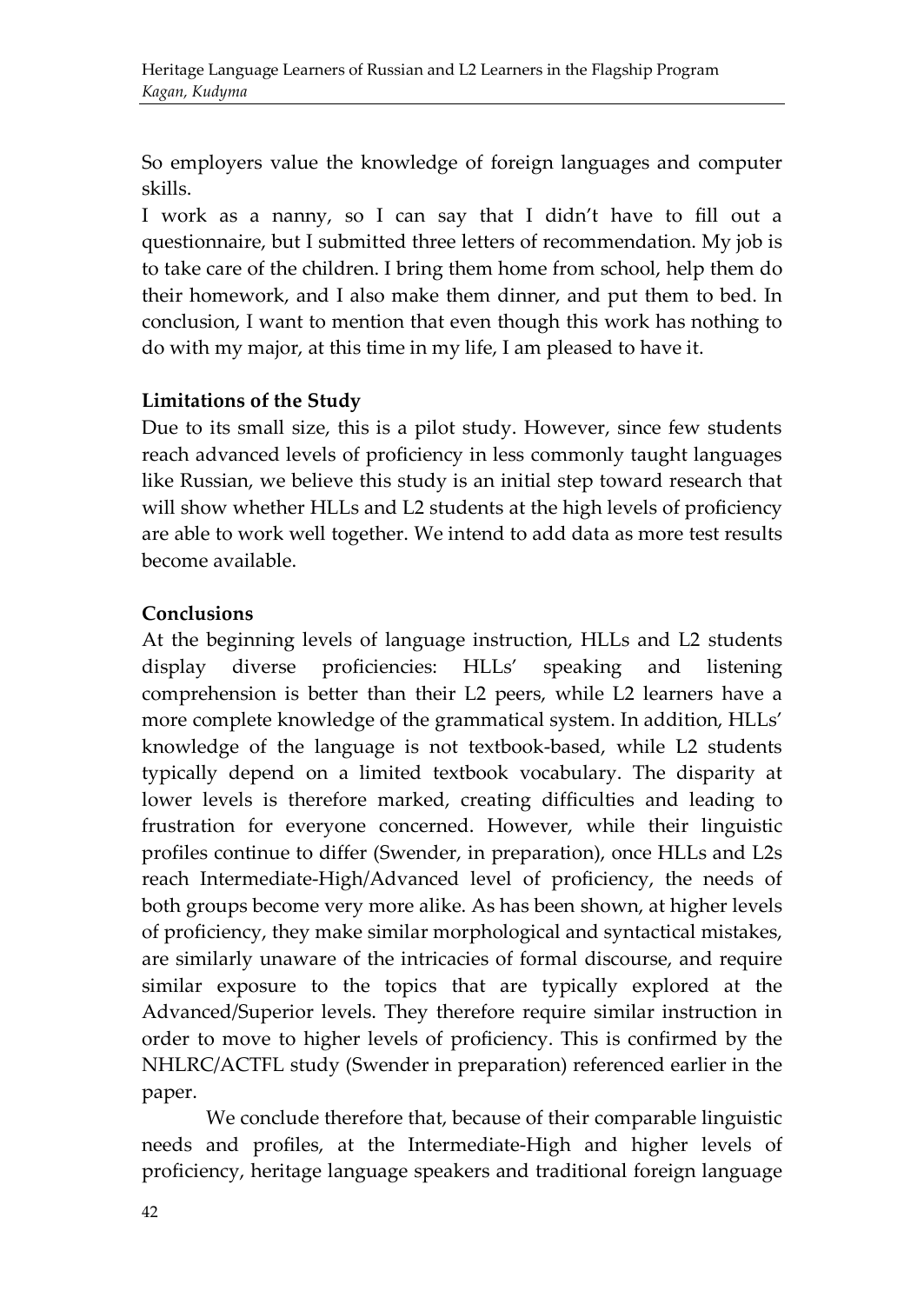learners can be taught together in one classroom. Rather than creating the challenges for the instructor and the class that such placement creates at the lower levels, at a high level of proficiency, students tend to complement one another. At this level both HLLs and L2 learners can be regarded as a "national resource" (Brecht and Ingold 2002) as both groups are on their way to reaching professional level proficiency.

There are two steps that will strengthen this research: 1) broadening the study such that more students are compared and more languages are added; and 2) understanding how much time it could take a typical HLL to reach Intermediate-High or Advanced level of proficiency.

#### **References**

- ACTFL Proficiency Guidelines-Speaking (2012). Alexandria, VA: American Council on the Teaching of Foreign Languages.
- Brecht, R., and Ingold, C. (2002). Tapping a national resource: Heritage languages in the United States. *ERIC Digest* EDO-FL-02-02. Washington, DC: Center for Applied Linguistics/ERIC. Retrieved November20, 2011 from http://eric.ed.gov/PDFS/ED464515.pdf
- Byrnes, H. (2005). Literacy as a framework for advanced language acquisition. ADFL

Bulletin, 37( l), 11-15.

- Byrnes H., H. Maxim, J. Norris (2010) *Realizing Advanced L2 Writing Development in Collegiate Education: Curricular Design, Pedagogy, Assessment* (co-authored with Heidi Byrnes and John Norris). Monograph Series of the *Modern Language Journal*, December 2010.
- Campbell, R., and Rosenthal, J. (2000). Heritage learners. In J. Rosenthal (Ed.), Handbook of undergraduate second language education (pp. 277-299). Mahwah, NJ: Lawrence Erlbaum.
- Carreira, M. (2003). Profiles of SNS students in the twenty-first century: Pedagogical implications of the changing demographics and social status of U.S. Hispanics. In A. Roca & M. C. Colombi (Eds.), Mi Lengua: Spanish as a heritage language in the United States (pp. 51–77). Washington, DC: Georgetown University Press.
- Carreira, M. (2004). Seeking explanatory adequacy: A dual approach to understanding the term ''heritage language learner.'' *Heritage Language Journal,* 2. Retrieved from [http://www.heritagelanguages.org](http://www.heritagelanguages.org/)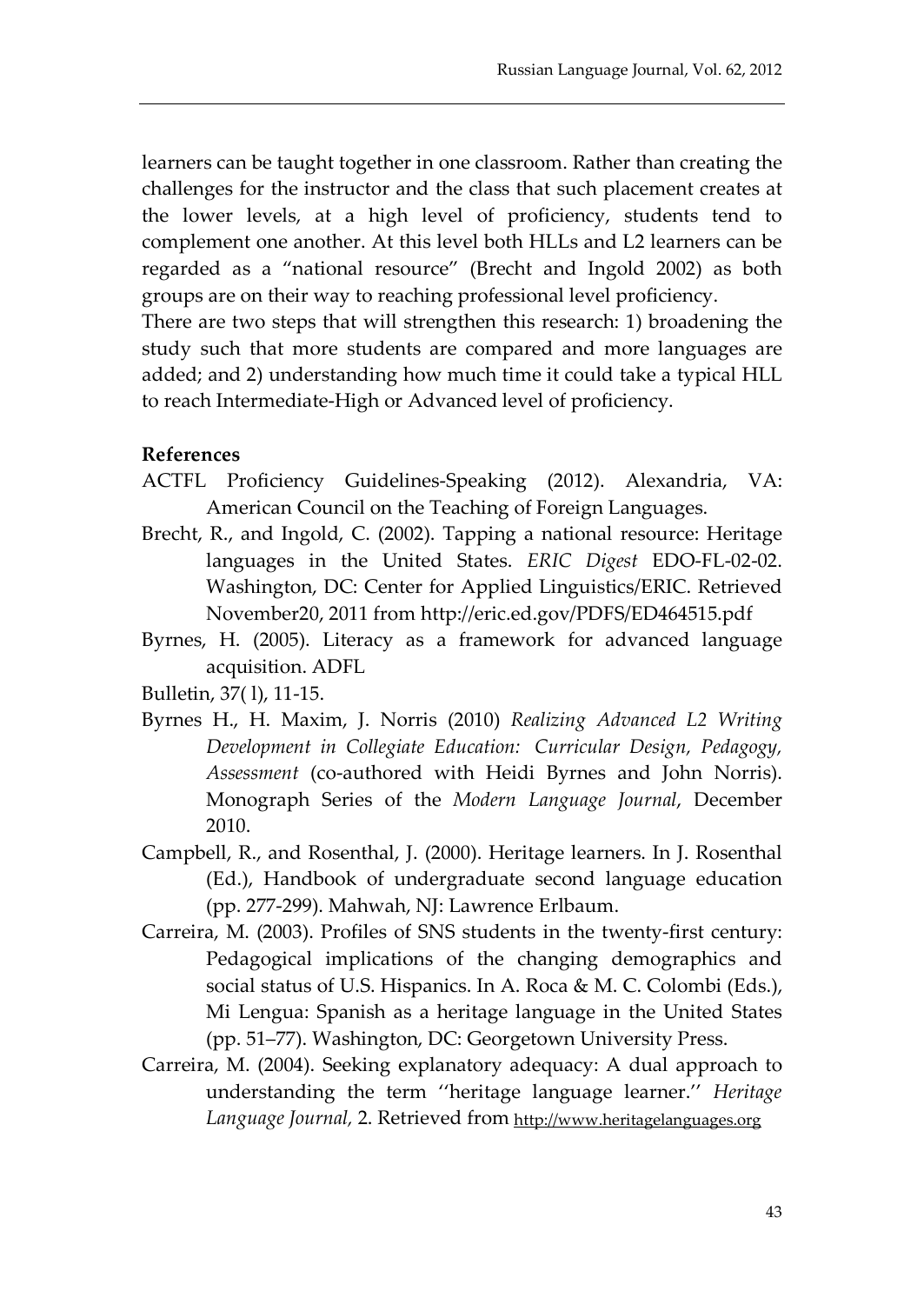- Carreira, M. and Kagan, O. (2011) The Results of the National Heritage Language Survey: Implications for Teaching, Curriculum Design, and Professional Development. *Foreign Language Annals*\_ vol. 44, No. 1. Pp. 81-105.
- Edstrom, A. (2007). The mixing of non-native, heritage, and native speakers in upper level Spanish courses: A sampling of student opinion. Hispania, 90, 755–768. 185-195
- Furman, N., D. Goldberg, and N. Lusin (2009) Enrollments in Languages Other Than English in United States Institutions of Higher Education, Web publication, December 2010. Retrieved from [http://www.mla.org/pdf/2009\\_enrollment\\_survey.pdf November](http://www.mla.org/pdf/2009_enrollment_survey.pdf%20November%2015)  [15,](http://www.mla.org/pdf/2009_enrollment_survey.pdf%20November%2015) 2011.
- Kagan, O., and K. Dillon. (2001). "A New Perspective on Teaching Russian: Focus on the Heritage Learner." *Slavic and East European Journal* 45 (2001): 507-18.
- Kagan, O. and K. Dillon. (2003) "Heritage Speakers' Potential for High Level Language Proficiency." *Advanced foreign language learning: A challenge to college programs*. Ed. H. Byrnes and H. Maxim. Boston: Heinle and Heinle, 2003. 99-112.
- Kagan, O. (2005) "In Support of a Proficiency-based Definition of Heritage Language Learners: The Case of Russian." *International Journal of Bilingual Education and Bilingualism* 8 (2005): 213-21.
- Kagan O., and D. Friedman (2004). "Using the OPI to Place Heritage Speakers of Russian." *Foreign Language Annals 36* (2004): 536-545.
- Kagan, O., and Dillon, K. (2006). Russian Heritage Learners: So What Happens Now? *Slavic and East European Journal*, (50th Anniversary Issue), 50(1), 83-96.
- Kondo-Brown, K. (2005). Difference in Language Skills: Heritage Language Learner Subgroups and Foreign language learners. *Modern Language Journal*. 89, 4, pp. 563-581.
- Kondo-Brown, K. (2010a). Curriculum development for advancing heritage language competence: recent research, current practices and a future agenda. *Annual Review of Applied Linguistics,* 30, pp. 24-41.
- Kondo-Brown, K. (2010b). Heritage language instruction for postsecondary students from immigrant backgrounds'. National Heritage Language Research Center, UCLA. Retrieved 25 May 2011: www.nhlrc.ucla.edu/events/institute/2010/readings/KB1.pdf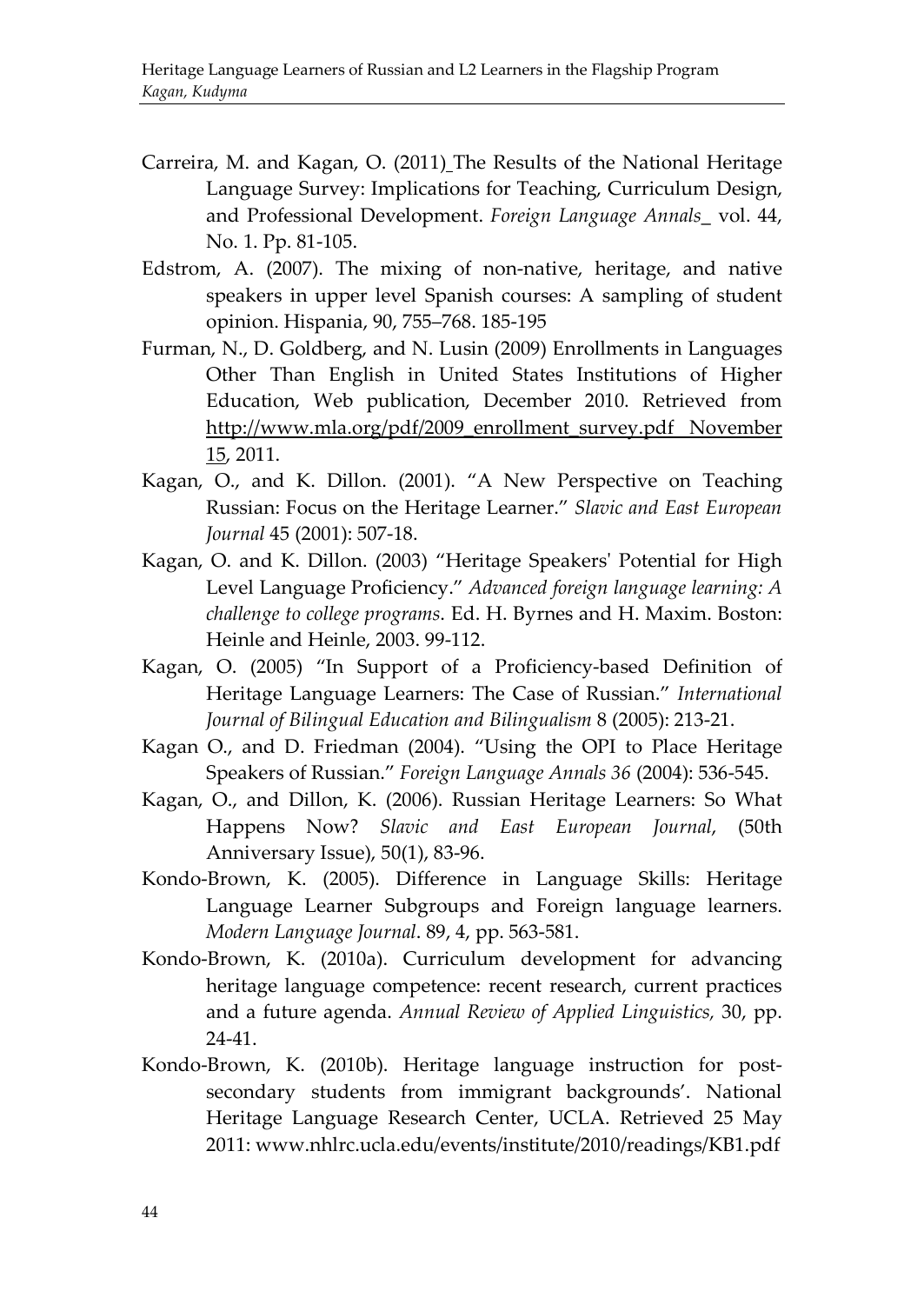- Laleko, O. 2011. Restructuring of Verbal Aspect in Heritage Russian: Beyond Lexicalization. *International Journal of Language Studies 5.3*: 13-26.
- Li, D., & Duff, P. (2008). [Issues in Chinese heritage language education](http://www.lerc.educ.ubc.ca/fac/duff/personal_website/Publications/Li%20&%20Duff%20%282007%29%20issues%20in%20chinese.pdf)  [and research at the postsecondary level.](http://www.lerc.educ.ubc.ca/fac/duff/personal_website/Publications/Li%20&%20Duff%20%282007%29%20issues%20in%20chinese.pdf) In A. W. He & Y. Xiao (Eds.), *Chinese as a heritage language: Fostering rooted world citizenry* (pp. 13-36). Honolulu: National Foreign Language Resource Center.
- Maxim H. and H. Byrnes (eds.) (2004) *Advanced Foreign Language Learning: A Challenge to College Programs*. AAUSC Series *Issues in Language Program Direction*. Boston: Heinle.
- McGinnis, S. (1996). Teaching Chinese to the Chinese: The development of an assessment and instructional model. In J. Liskin-Gasparro (Ed.), *Patterns and policies: The changing demographics of foreign language instruction* (pp. 107-121). Boston: Heinle & Heinle.
- Lynch, A. (2003). 'The relationship between second and heritage language acquisition: Notes on reseach and theory building'. *Heritage Languages Journal* 1,1
- Montrul, S. (2005). Second language acquisition and first language loss in adult early bilinguals: Exploring some differences and similarities. *Second Language Research*, 21, 199–249.
- Montrul, S., Foote, R., & Perpinan, S. (2008). Gender agreement in adult second language learners and Spanish heritage speakers: The effects of age and context of acquisition. *Language Learning,* 58, 503–553.
- Moskver, K. (2008) Register and Genre in Course Design for Advanced Learners of Russian. *Foreign Language Annals*, Vol. 41, No. 1. pp. 119-131.
- Peyton, J., Ranard, D., & McGinnis, S. (2001). *Heritage languages in America. Preserving a national resource***.** McHenry, IL: Center for Applied Linguistics and Delta Systems.
- Pino, B., Pino, E (2000). Serving the heritage speaker across a five-year program. *ADFL Bulletin***,** 32, 27-35.
- Polinsky, M. and Kagan, O. (2007) 'Heritage Languages: In the 'Wild' and in the Classroom' *Langage and Linguistics Compass* 1, 5, pp. 368-395
- Potowski, K., Parada, M., & Morgan-Short, K. (Forthcoming). Developing an online placement exam for Spanish heritage speakers and L2 students. *Heritage Language Journal*.